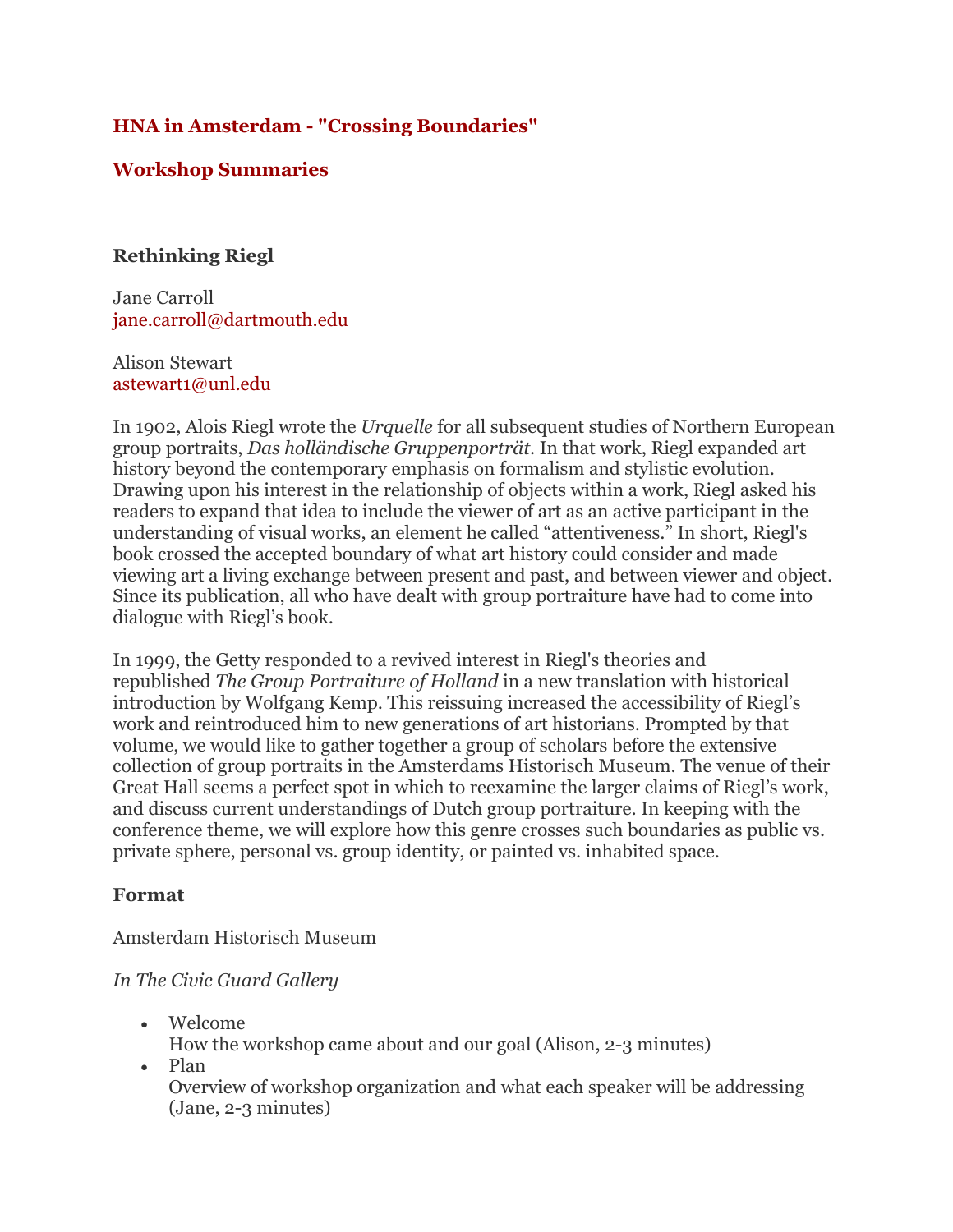• Tour

Norbert Middelkoop, Curator of Paintings at the Amsterdam Historisch Museum, offers a tour of select group portraits in The Civic Guard Gallery and in the museum (c. 30 minutes).

• Discussion followed. (c. 15 minutes)

*In a seminar room*

Over coffee and tea, with a digital projector

Presentations:

Each speaker was introduced briefly and then spoke for maximum of 10 min. with slides.

- 1. Early portraits and Riegl Laura Gelfand, Associate Dean of the Honors College, Univerity of Akron, and Associate Professor where she has taught Northern Renaissance Art. *Idea of group identity developing and question of religious intent*
- 2. 17th-century group portraits and Riegl Anne Jensen Adams, Professor of Northern Baroque Art, University of California-Santa Barbara *Questions of group identity and Riegl's use of the active observer*
- Discussion followed. (c. 40 minutes)

## *Pictura* **and** *Emblemata* **in the Works of Otto van Veen and His Contemporaries**

Ralph Dekoninck ralph.dekoninck@uclouvain.be

Walter S. Melion walter.melion@emory.edu

Whereas the scholarship on Otto van Veen (ca. 1551-1629) has largely focused on his association with Peter Paul Rubens, who would seem to have emulated him in significant ways (Justus Müller Hofstede), this workshop examined the image theory underlying his accomplishments as emblematist and altarpiece painter. Introductory remarks by Walter Melion summarized the state of research, calling attention to the artist's distinctive courtly appointments as *ingénaire du chasteau* in Antwerp and *guardain de la monnoye de leurs altezes* in Brussels (Sabine van Sprang), to his inventive use of Jesuit-based penitential imagery in the *Meerseniers Altarpiece* of 1605- 1607 and the *Carrying of the Cross Altarpiece* of ca. 1610 (Stefaan Grieten and Walter Melion), and to his novel allegorical staging of emblematic metaphors in the *Amoris divini emblemata* of 1615 (Anne Buschoff, Margit Thøfner, and Peter Boot). Melion closed with a short account of Van Veen's *Entombment* of ca. 1600, engraved by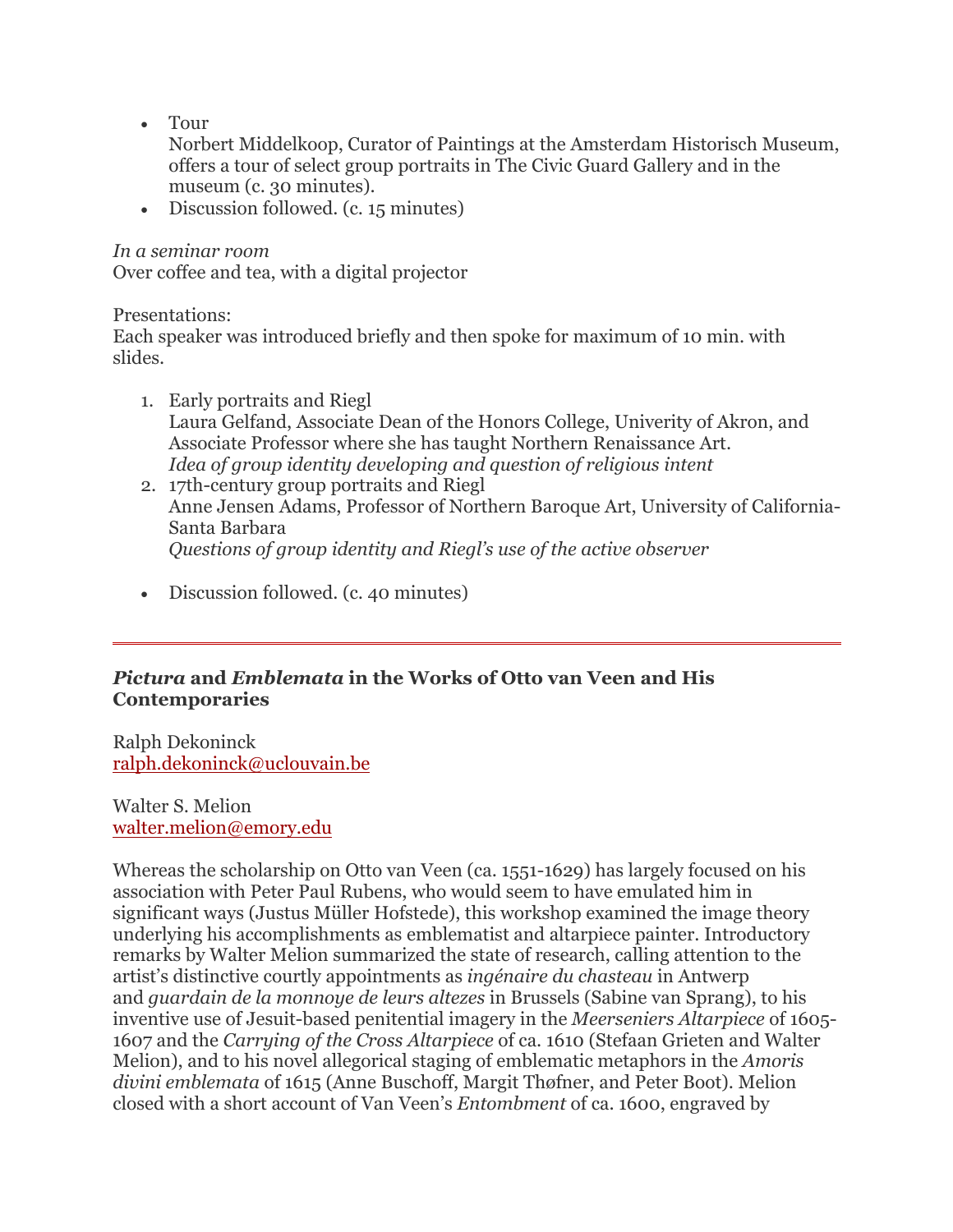Hieronymus Wierix, that exemplifies what might justly be called his method of visual exegesis, operative in the emblem books and altarpieces and especially evident in their joint reliance upon figurative analogy.

There followed brief presentations on work in progress by seven leading scholars. Ralph Dekoninck spoke on Van Veen's Paracelsan theory of the imagination, as outlined in his *Physicae et theologicae conclusiones* of 1621 and amplified in the *Life of Thomas Aquinas* series of 1610. Tine Meganck discussed Abraham Ortelius's comparison of Van Veen and Pamphilius, as this relates to the principle of *imitatio naturae naturantis* that seems to have been fundamental to the artist. Ulrich Heinen showed how frequently Rubens made use of Van Veen's emblematic figures (though not necessarily his emblematic arguments) when formulating pictorial subjects of all kinds – religious, historical, and allegorical. Margit Thøfner demonstrated how the *Emblemata Horatiana* of 1607 provides a rich source of pictorial precepts pertaining to the form and function of religious imagery and to the relation between pictorial and emblematic usage. Nathalie Jalladeau offered an account of the relation between divine and profane love, a theme to which Van Veen returned frequently in his paintings and emblem books. Emilie Granjon reported on the process of alchemical translation in the *Conclusiones* of 1621, as it is set out by means of images, letters, and signs. Finally, Agnes Guiderdoni-Bruslé outlined the different kinds of figurative element at play in Van Veen's emblematic language: drawn image, geometrical diagram, emblematic *figure parlante*, symbolic motif, and biblical figure. The discussion that ensued was rich and lively.

## **Locating Jan Lievens: New Perspectives on the Master and his Peers after 400 Years**

Jacquelyn N. Coutré jacquelyn.coutre@nyu.edu

Lloyd DeWitt ldewitt@philamuseum.org

This workshop aimed to reposition and redefine Lievens's relationships with his seventeenth-century colleagues from a variety of standpoints. A fascinating paradigm of expressive multiplicity, itinerancy and shifting identity on the art market, Lievens transcended geographic and stylistic boundaries in ways that have yet to be fully contextualized. His oeuvre and legacy warranted a thorough reconsideration in light of the recent international exhibition, in which paintings, drawings and prints by the artist were unified for the first time without comparative works by other artists.

Highlighting the variety visible in his production, five scholars presented short talks as instruments of guided discussion. Lloyd DeWitt spoke about discerning authorship in the early drawings of Lievens and Rembrandt, particularly in light of surface and depth as rendered in different media. Bernhard Schnackenburg's paper, delivered by Lloyd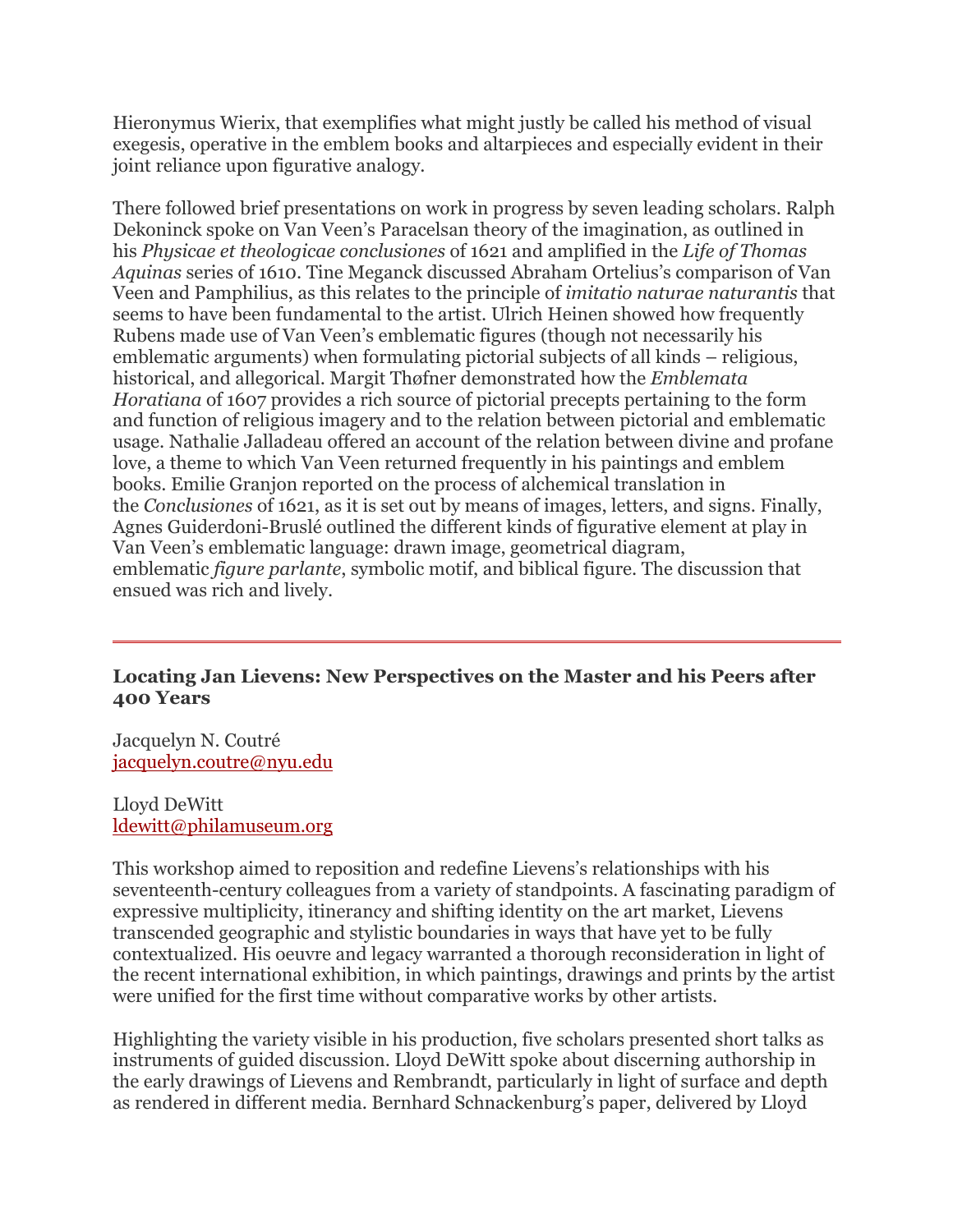DeWitt, explored Lievens's eclectic beginnings as an artist, suggesting that in addition to Utrecht, Haarlem—particularly the multifaceted art of Pieter de Grebber—was an important source of inspiration. Stephanie Dickey presented a summary of recent research on Lievens as a printmaker: questions still remain about the scope of his oeuvre and the nature of his collaboration with other printmakers and publishers, especially in Antwerp. Amy Golahny considered Lievens's use of texts in the process of creation, comparing seventeenth-century authors' descriptions of his engagement with the written word with analysis of the fidelity of his paintings and drawings to the original texts. Jacquelyn N. Coutré offered a new reading of Lievens's painting of Mars in the former assembly chamber of the States of Holland and West Friesland, contextualizing it within the politics of the First Stadholderless Period and suggesting a renewed familiarity between Lievens and Gerard Honthorst.

Through the participation of the informed audience, a number of fruitful questions were raised, such as: the patrons of Lievens's early tronies and the nature of their "consumption" of them; the role Lievens's prints played in his social network; his contribution to the revival of the woodcut in the late 1630s and early 1640s; why Lievens favored the visual tradition over the written text in certain circumstances; the role that the publishing world and the book market in Leiden had on Lievens's work; and the nature of Lievens's renewed contacts with artists upon his return to Amsterdam in 1644. Speakers and audience members alike agreed that Lievens remains an artist rich in future research opportunities.

## **Netherlandish Art and "the reality effect": Where are we now?**

Stephanie Dickey dickey.ss@gmail.com

Wayne Franits wefranit@syr.edu

Discussion leaders:

- Celeste Brusati, University of Michigan
- Stephanie Dickey, Queen's University
- Wayne Franits, Syracuse University
- Bret Rothstein, Indiana University
- Eric Jan Sluijter, University of Amsterdam
- Claudia Swan, Northwestern University

The goal of this workshop was to promote critical reflection on the current state of research into the relationship between Netherlandish art and the 'visible world'. How can we best define the complex relationship between nature and strategies of representation? What are the questions we should be asking? By what methodologies can the representation of "reality" in Dutch art best be studied and understood? These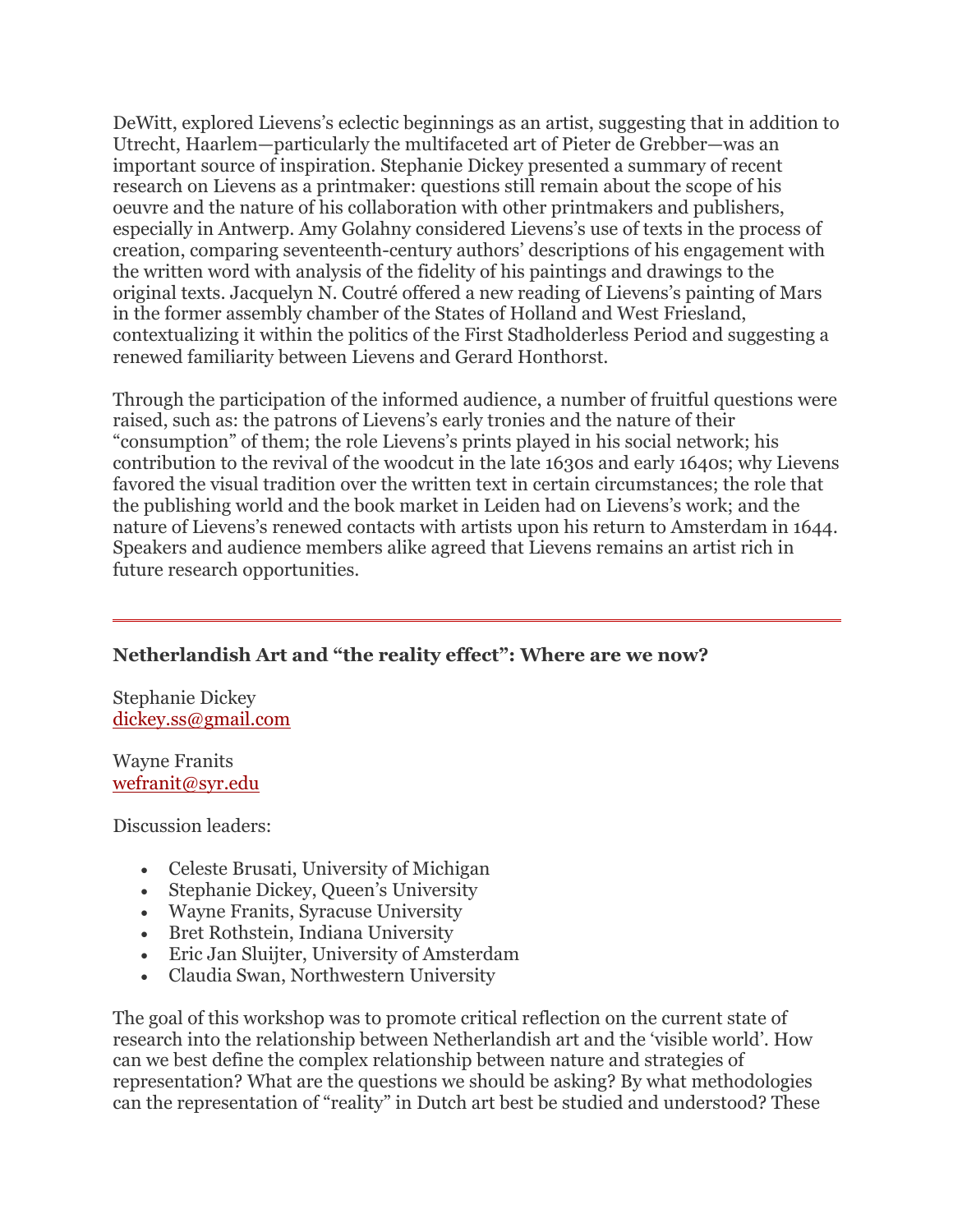questions generated lively discussion that concluded with the view that both the nature of representation and the representation of nature are still in need of critical investigation. Presentations were structured around examples drawn from early Netherlandish art as well as Dutch 17th-century portraiture, genre and still life painting. A reading list was circulated in advance that included the following publications: C. Brusati, "Reforming Idols and Viewing History in Pieter Saenredam's Perspectives," in M. Cole and R. Zorach, eds., *The Idol in the Age of Art: objects, devotions, and the early modern world*, Aldershot 2009; Roger de Piles, anecdote concerning Rembrandt's painting of a kitchen maid in *Cours de peinture par principes* (Eng. ed., *The Principles of Painting*, London, 1743, Preface, pp. 6-7) and related readings: Seymour Slive, *Rembrandt and his Critics* 1630-1730, The Hague 1953, pp. 129-131; Thomas Puttfarken,*Roger de Piles' Theory of Art*, New Haven 1985, pp. 46-53, 88-92; Michiel Roscam Abbing, *Rembrandt toont sijn konst: bijdragen over Rembrandt-documenten uit de periode* 1648-1756 (Academische proefschrift), Leiden 1999, Eng. summary pp. 242-243 (for Dutch readers, Chap. 3, pp. 89-127, is recommended); Lyckle De Vries, selections from his forthcoming introduction to Gerard de Lairesse's *Groot Schilderboek* (1711), in press, used here by kind permission of the author; Julie Berger Hochstrasser, *Still Life and Trade in the Dutch Golden Ag*e, New Haven 2007, Chapter 8 and Conclusion; Elizabeth Honig, "The space of gender in seventeenth-century Dutch painting," in W. Franits, ed., *Looking at Seventeenth-Century Dutch Art: Realism Reconsidered*, Cambridge 1997; Peter Parshall, "*Imago contrafacta*: images and facts in the Northern Renaissance," *Art History* 16:4 (Dec. 1993), pp. 554-579; Bret Rothstein,*Sight and Spirituality in Early Netherlandish Painting*, Cambridge 2005, Chap. 4, esp. pp. 138-160; Eric Jan Sluijter, *Rembrandt and the Female Nude*, Amsterdam 2006, pp. 151-153, 206-212, 311-316.

### **Crossing to the Other Side: The Mediating Role of Epitaphs**

Barbara Haeger haeger.1@osu.edu

#### *Description:*

This workshop explored the varied means used by epitaphs and sepulchral monuments to present the threshold between this world and the next and to anticipate and/or make visible the crossing of it. As objects that provided the beholder with an image or images intended both to function in the present and to provide an intimation of divine revelation, many epitaphs served to mobilize the beholder's spiritual senses and longing for the divine, enabling him/her to gain a temporal glimpse of God, a glimpse that foreshadows seeing God "face to face" in eternity. In considering these and related works particular attention was paid to the various strategies employed to depict the crossing over from the realm of the visible to that of the envisioned, from the corporeal to the spiritual and, by implication, from the temporal to the eternal. In this context we discussed how some epitaphs explicitly make visible the process of mediation between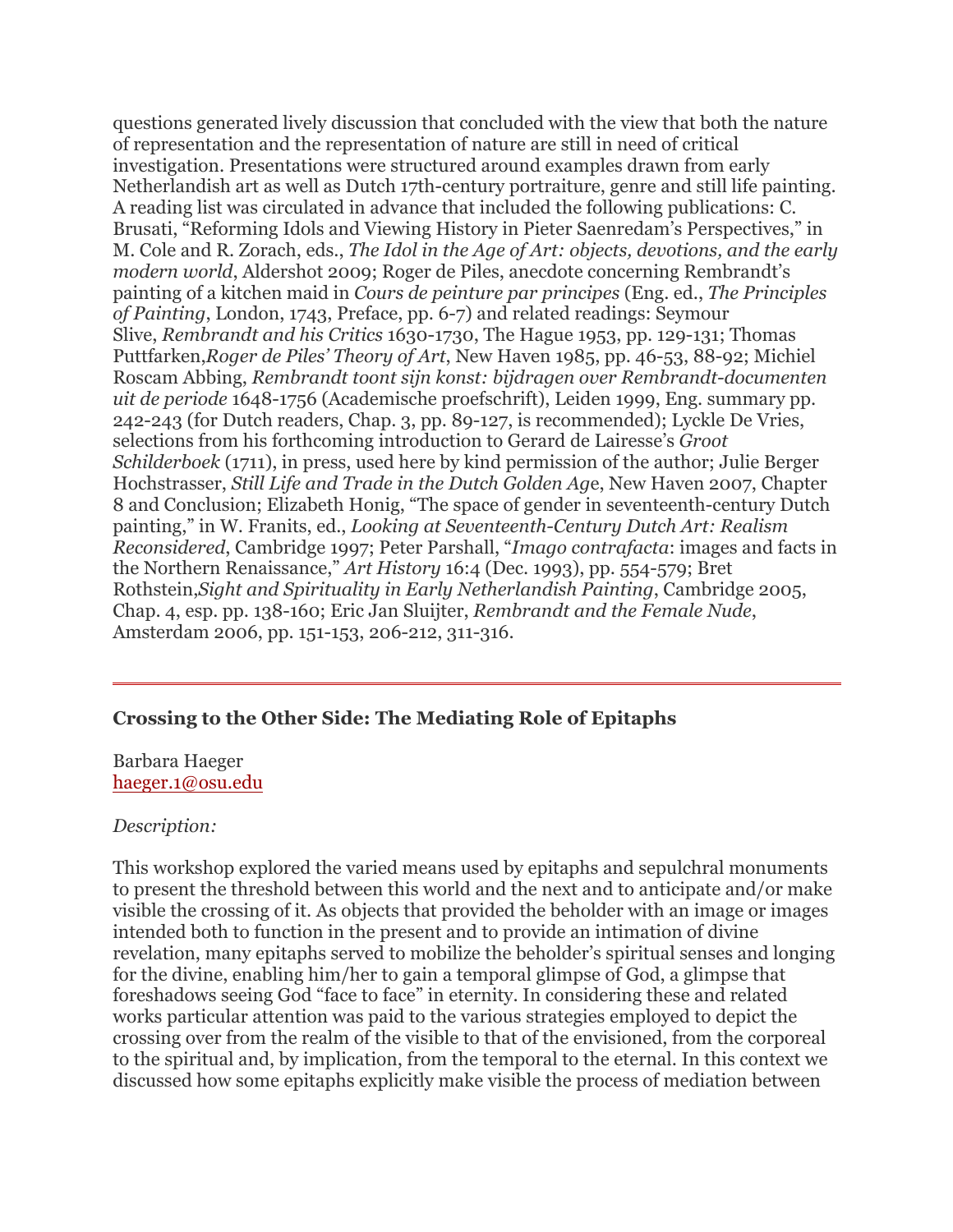temporal and eternal. Triptychs especially lend themselves to this purpose as they allow for the presentation of multiple realms and actively unfold in time and space.

Consequently, we explored how at least one triptych marks thresholds, envisions their crossing, and addresses the beholder Additional issues included the degree to which medium and format affect the mediating properties of a work, the nature of the conventions adhered to by a particular type of epitaph, or the way that features such as architectural frameworks and other markers of liminal zones get adapted as they migrate from sculpture to painting.

## *Preparation:*

Participants were sent pdfs of the following and requested to read the first four essays. The readings, each accompanied by brief rationale, were chosen to provide a basis for considering the relationship among theories of vision, meditational practice, mysteries of the incarnation, and representations of Christ – the image of the invisible God and mediator between the temporal and eternal.

# *Assigned readings and brief accompanying rationale:*

Carol Purtle, "The Context of Jan van Eyck's Approach to the Thyssen Annunciation Diptych," in: John Oliver Hand and Ron Spronk (eds.) *Essays in Context: Unfolding the Netherlandish Diptych*, pp. 73-83. Purtle makes a convincing case for the memorial function of the work and connects the painting with the biblical passage that figures so prominently in discussions of vision as experienced in time and beyond time: "We see now through a darkened mirror: then, however face to face" (I Corinthians 13:12).

Carol Purtle, "Conclusion" in *The Marian Paintings of Jan van Eyck*, pp. 168-73. This text, which Purtle cites in her discussion of the diptych, considers what she describes as Van Eyck's complementary interests in the moment of the entrance of God into human history and the final reality of the eternal kingdom.

Margaret R. Miles, "Vision: The Eye of the Body and the Eye of the Mind in Saint Augustine's *De trinitate* and *Confessions*," *Journal of Religion*, 63 (1983): 125-142. In her illuminating consideration of Augustine's differentiation of the glimpse and the gaze as ways that one "sees God." Miles, like Purtle, discusses I Corinthians 13:12.

Lynn F. Jacobs, "Rubens and the Northern Past: The *Michielsen Triptych* and the Thresholds of Modernity," *The Art Bulletin* 91(2009): 502-524. This article explicitly addresses the use of what Jacobs calls the miraculous threshold to connect disparate spaces and disparate times within the triptych format.

## *Supplementary reading:*

Douglas Brine, "Evidence for the Forms and Usage of Early Netherlandish Memorial Paintings," *Journal of the Warburg and Courtauld Institutes*.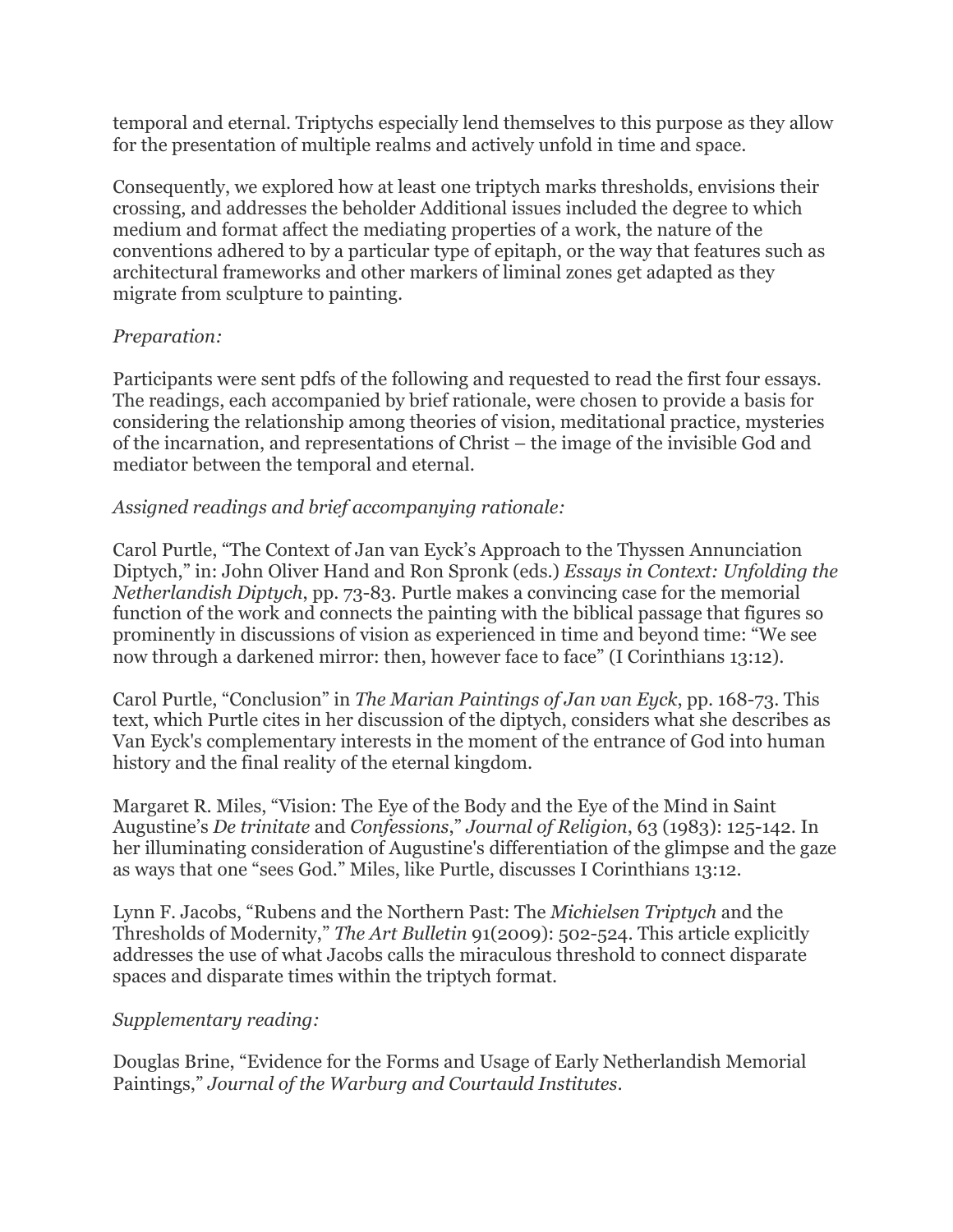Barbara Haeger, "Rubens's *Rockox Triptych*: Sight Meditation, and the Justification of Images," *Nederlands Kunsthistorish Jaarboek*, 2006 (volume 55: *Rubens and the Netherlands*): 117-153. Should you decide to read any portion of this, focus on pages 123-141.

*Workshop structure:*

The workshop included two presentations.

The organizer first provided an introduction that considered some key issues raised in the readings and then focused on two epitaphs by Rubens in which the mediating roles of the image and of Christ are explicitly addressed: the *Rockox Triptych* and Saint Gregory, surrounded by saints, venerates the miraculous image of the *Madonna and Child* (originally intended as an altarpiece that also served as an epitaph). Here it should be noted that discussion of the latter was based on Ilse von zur Mühlen's indispensible study: *Bild und Vision*.

Jeffrey Chipps Smith explored a trio of epitaphs and a tomb commissioned by Cardinal Albrecht von Brandenburg. His fascinating presentation of these sixteenth-century sculptures provided an important addition to the other objects being considered: Flemish paintings of the 15th and 17th centuries. More significantly, his exploration of the cardinal's imagined perpetual contemplation of sacred images and objects provided by the tomb's baldachin and intended setting added another dimension to the workshop and stimulated a great deal of discussion.

The rest of the workshop was given over to a wide-ranging discussion that tended to focus on the works featured in the presentations. An unanticipated aspect was the interest displayed in the issue of gender, specifically in the gender of those figures, either donors or saints, who solicited the engagement of the viewer and/or figured corporeal or spiritual seeing.

## **Breaching Boundaries: Print Collecting and Fitting the Cartesian Scheme in the 19th Century**

Meredith Hale mmh43@cam.ac.uk

Kathryn Rudy kathryn.rudy@gmail.com

This workshop considered the afterlife of printed images made in the fifteenth to the eighteenth centuries, many of which were literally trimmed out of their contexts by curators and institutions seeking to classify and codify large bodies of material. A genre that from its inception transgressed boundaries – between high and low, aesthetic and practical – presented particular problems for the institutionalization of collecting and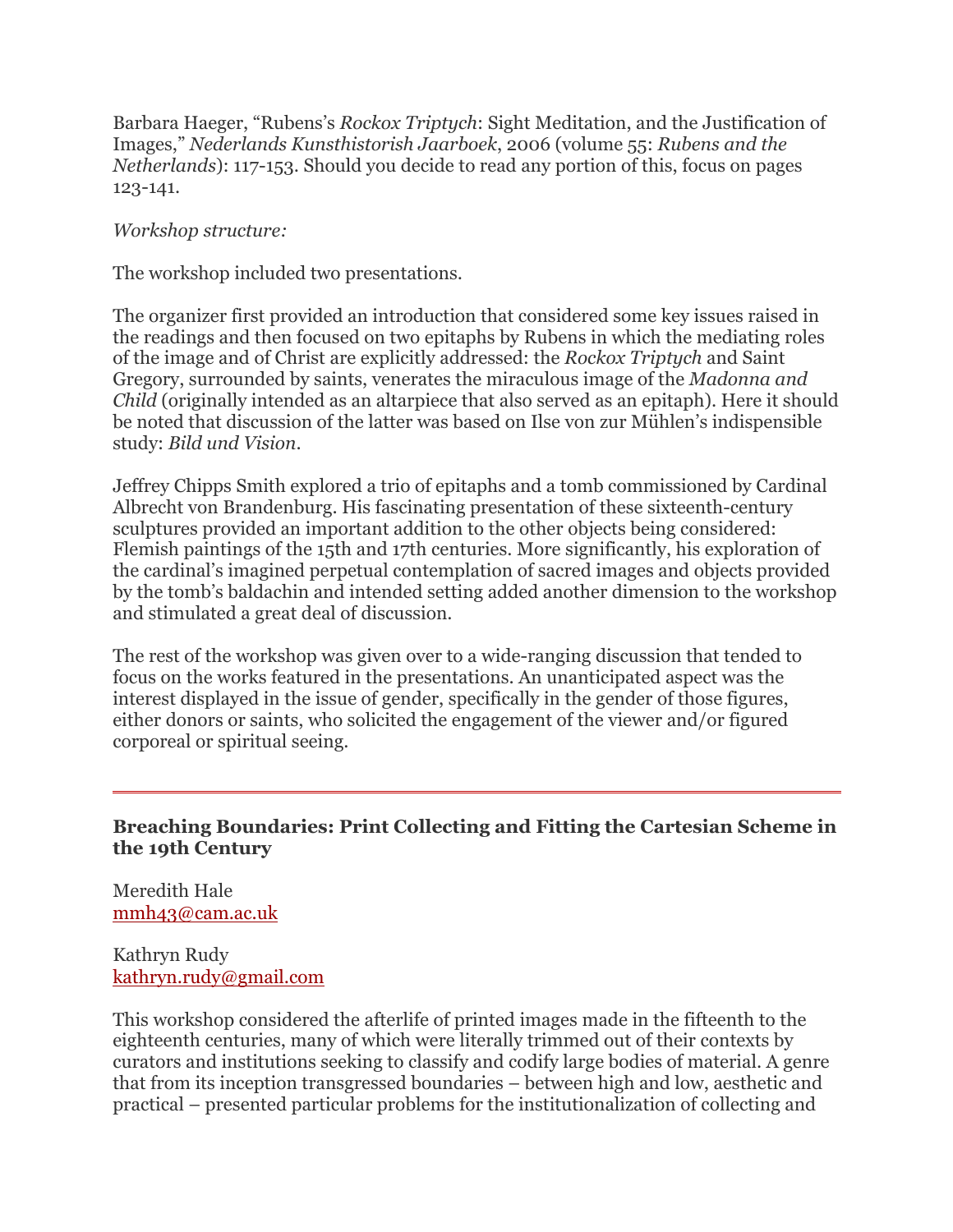the resulting separation between text and image is notable even to the contemporary print room visitor. The reproducibility, relative cheapness, and ephemeral nature of many prints invited multiple uses throughout their history, including those that resulted in the destruction of the object itself.

Some opening remarks adumbrated some of the key themes of the workshop: collecting, contextualization and recontextualization. These were followed by three informal presentations. Kathryn Rudy showed early prints that were removed from the Netherlandish manuscripts that had protected them until the nineteenth century. She has reconstructed the original manuscript homes of several hundred early prints that are in the Department of Prints and Drawings at the British Museum; these prints were formerly preserved in manuscripts that were transferred to the Department of Manuscripts. (Virtually) reconstructing the manuscripts-cum-prints offers an avenue to understand the reception of early prints. In the example elucidated here, they help to answer the question: what prints would a beghard in Maastricht have available to him in 1500, and how did he have to alter those prints to put them to use?

Gero Seelig of the Department of Paintings at the Staatliches Museum Schwerin fascinated the audience with his presentation of Jost Amman's woodcuts that have only survived as decoration on simple wooden boxes. They were not collected as copper prints were in the same period, but rather consumed through use. The nineteenthcentury separation of media into between kinds of art has resulted in their art historical oblivion. However, these works offer a wealth of material evidence about the original use of prints, as they appear to have been made for the purpose of ornamenting boxes and transforming cheap, friable boxes into colorful decorated finery. The prints bound to three-dimensional objects became uncategorizable for the museum curators.

Meredith Hale presented a group of Dutch political prints from the late seventeenth century in the collection of the British Museum with the aim of understanding how they were categorized in the context of nineteenth-century campaigns to catalogue the BM's works on paper. Were Romeyn de Hooghe's political prints and broadsheets, superior in quality to many of the anonymous prints that depicted the same subjects, treated differently by the nineteenth-century curator? Did they occupy a place somewhere between historical material and 'fine art', as they do now, and does that explain the separation of texts and images that has taken place in a number of cases?

Hale found that the vast majority of this material, including prints by de Hooghe, entered the BM's collection not via such great collectors of Dutch prints as Sloane, Cracherode and Sheepshanks, but as part of large groups of historical prints bought from scholar-collectors and via block purchases from print dealers. The separation of texts and images took place before the prints ever entered the BM's collection and, far from being 'aestheticised', when such prints were catalogued in the 1860s and 70s it was not the images that were privileged but the texts.

Workshop participants included an international audience from North America and Western Europe, including academics and curators. Discussion focused on the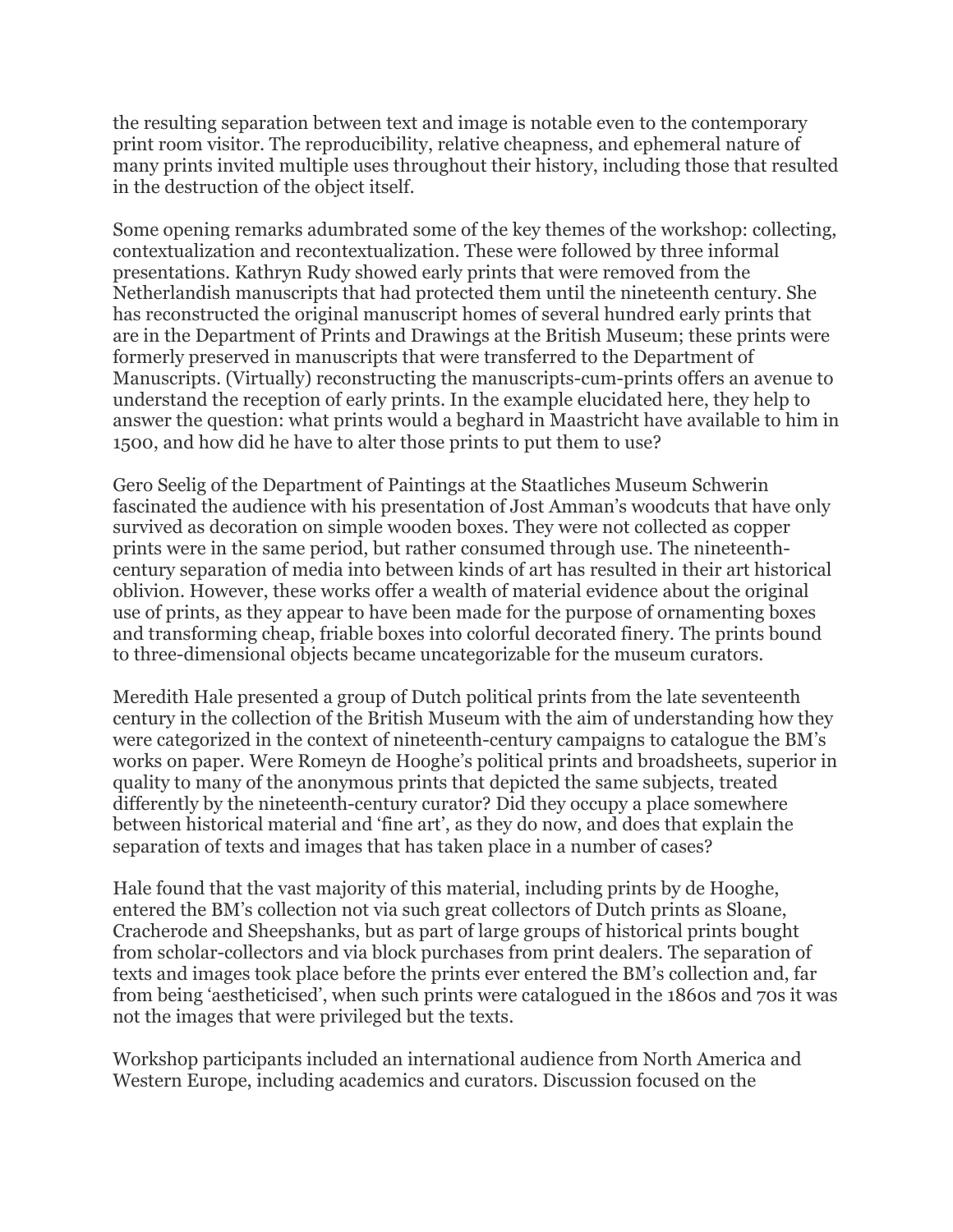consequences of boundaries made by institutions in the nineteenth century on reception and scholarship.

## **Jan Gossart: Questioning Old Assumptions**

Maryan Ainsworth maryan.ainsworth@metmuseum.org

In view of the monographic exhibition "Man, Myth, and Sensual Pleasures: Jan Gossart's Renaissance" in the fall of 2010 at the Metropolitan Museum of Art and in the spring of 2011 at the National Gallery, London, this session endeavored to reconsider the artist's contribution to the history of early Netherlandish art. Two main issues were chosen for presentations and discussion by two contributors each.

These two issues were:

1 – Gossart's Role in the Netherlandish Revival of Antiquity. That is, to what extent were Gossart's mythological images created as a response to the artist's experience in Italy? Or, was it instead a direct dialogue with the revival of Netherlandish antiquity that informed his art?

2 – How can we position Gossart's style in the development of Northern Mannerism? What is at stake in calling Gossart a Mannerist artist?

Issue 1 was presented in position papers by Stephanie Schrader (Associate Curator, J. Paul Getty Museum) and Marisa Bass (Ph.D. student, Harvard, History of Art Department).

Stephanie Schrader argued that although it is easy to recognize Jan Gossart's unprecedented treatment of idealized nudes, ancient mythology and classical architecture, it is more challenging to explain why and when this change occurred. She addressed how characterizing Gossart's trip to Italy as the pivotal moment in his career brings with it many faulty assumptions. By examining Gossart's two drawings of warriors in fantastic armor (Dresden and Frankfurt), she suggested that Gossart's interest in the antique began previous to the trip to Italy. Through her analysis of a Hercules ice sculpture made for a Brussels festival in 1511, she indicated that Gossart's humanist patron, Philip IV of Burgundy, was the primary instigator for the Netherlandish artist's revival of the antique.

In support of her view of Gossart's contribution to the Netherlandish revival of antiquity, Marisa Bass discussed a letter by the humanist Gerard Geldenhouwer to Cranevelt, which praises Gossart's arrangement in Philip IV of Burgundy's palace at Wijk bij Duurstede of paintings and statues of imperial portraits, the latter, Marisa believes, polychromed by Gossart. She proposed that these portraits should be linked to the series of terracotta busts listed in the inventories of that residence, and argued that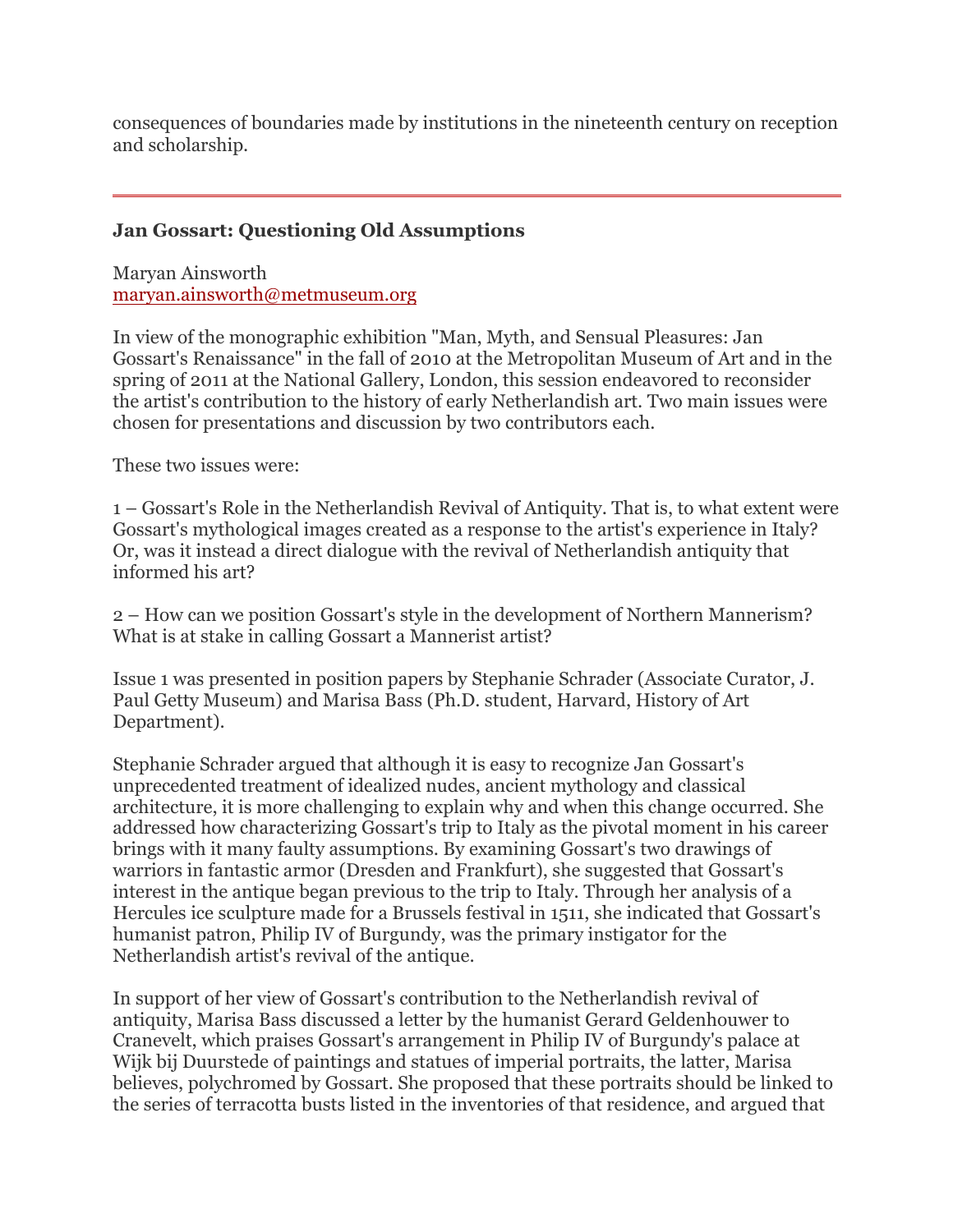the letter offers crucial evidence concerning the reception of Gossart's antiquarian images within his local circle of patrons and humanist colleagues. The majority of Marisa's paper focused on the reconsideration of Gossart's first documented mythological painting, the so-called *Neptune and Amphitrite*, revealing how the work was created in dialogue with the rediscovery of antiquity in the province of Zeeland, and ultimately arguing for a new identification of the painting's subject as *Neptune and Zeelandia*.

More in agreement with each other than not, both contributors emphasized the pivotal role of Philip of Burgundy and his humanist court for Gossart's role in the Netherlandish revival of antiquity.

Issue 2 was presented in position papers by Nanette Salomon (Professor at the College of Staten Island, CUNY) and Ethan Matt Kavaler (Associate Professor at the University of Toronto).

Nanette Salomon argued for the value of calling Gossart's art mannerist. She did so by defining Mannerism, and Gossart's work, as a set of artistic practices that enact a selfconscious mindset; one that is shared by other 16th-century artists, both canonical and non-canonical, such as Amico Aspertini. Among the most compelling defining elements of this mindset, she indicated, is the inference of artistic literacy on the part of the viewer. This is achieved by quoting visual sources, especially classical ones, in an intentionally disparate manner. Gossart's disjunctive retooling of normative Renaissance illusionism similarly produced an art of orchestrated disorder. The elements are forged together to form a new kind of artistic unity, which gives value to the work as a creative expression in and of itself and not as a mimetic reflection of the "real" world. Appreciating Gossart as a Mannerist, thus, sheds light on the affect of his art and on the cultural aspirations of his patrons.

Matt Kavaler, on the other hand, argued that Mannerism is not a particularly enlightening term. This stylistic label, highly popular and often debated for much of the twentieth century, has begun to disappear from art historical literature largely due to its imprecision. The emphasis on elegance, virtuosity, and *grazia* as preconditions of Mannerism, a definition heavily dependent on the literature of courtly manners, risks overly aestheticizing sixteenth-century artworks and divorcing them entirely from subject matter or content. A lack of consensus on the boundaries of Mannerism renders the term problematic even as an ahistorical analytical tool. Kavaler argued that the notion of Mannerism in the Netherlands requires separate treatment, for it has quite varied sources and cultural references, and the use of this Italo-centric term tends to homogenize distinct phenomena such as the so-called Antwerp Mannerism of the early sixteenth century with its playful patterns and the more sophisticated Dutch Mannerism of Utrecht and Haarlem at the century's end. Although there may be real qualities in certain works of sixteenth-century art that might loosely be called Mannerist, the insistence on a unified artistic movement is an inconsistent construct of modern times.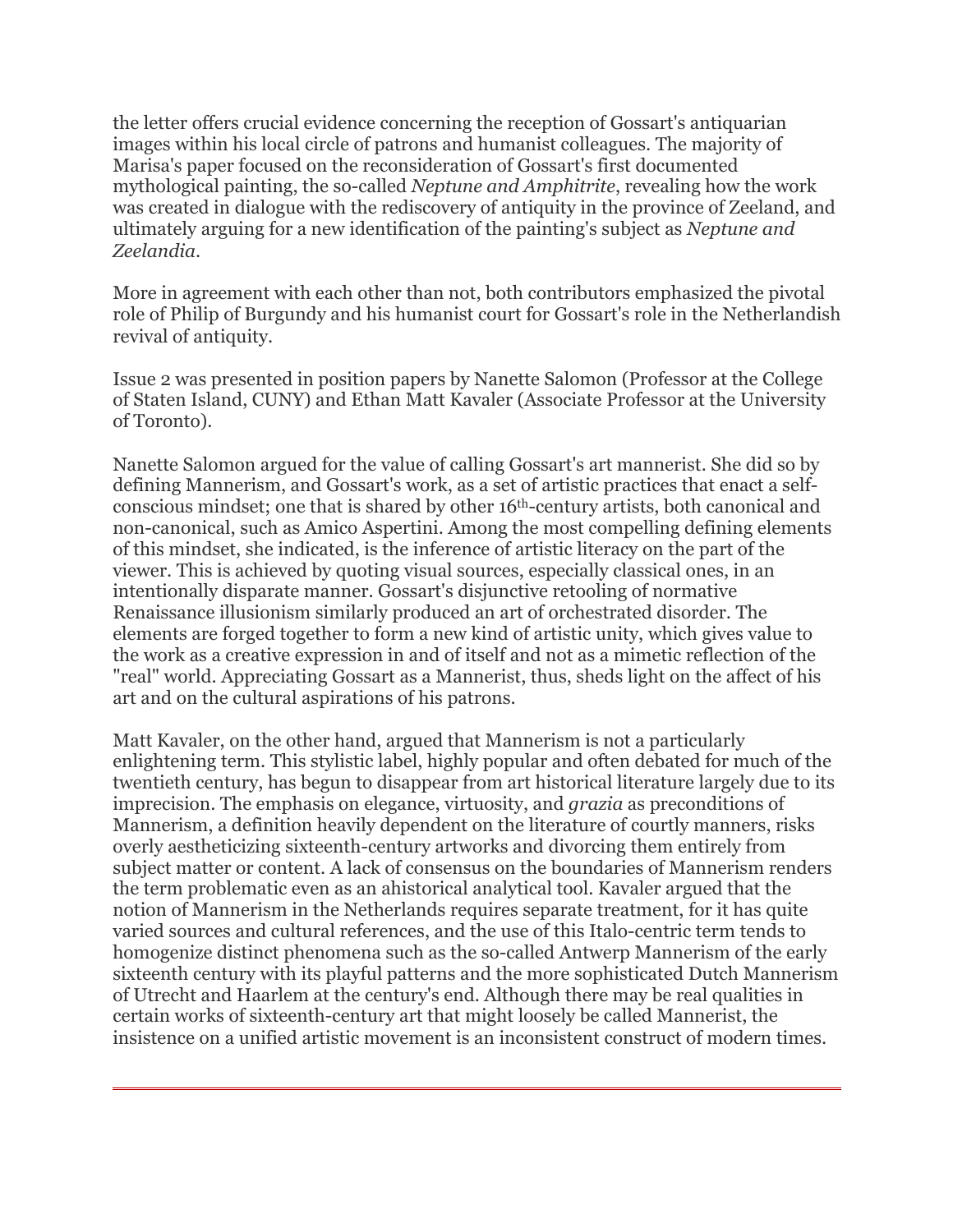### **Studio Scenes in Netherlandish Art**

Alison M. Kettering aketteri@carleton.edu

#### Annette de Vries vriesade@xs4all.nl

From the 15th through the 17th century, Netherlandish artists produced numerous images of artistic production and professional engagement, as either the main subject or an inset. Whether the framework was religious, classical, or contemporary, these images present visually recognizable, though largely imaginary, scenes of ateliers and such related spaces as encyclopedic galleries. This workshop examined the multiple ways in which studio scenes conceptualized and meditated on the artist's profession and in the process constructed personal and/or collective identities. The workshop concentrated on two main issues: a. studio scenes as visualizations of artistic identity, profession, ideals etc. and b. studio scenes in relation to practice.

Perry Chapman wonderfully introduced the session by taking Joris van Swieten's *Artist as a Luteplayer*(Lakenhal, Leiden), as a point of departure for juxtaposing ideas on the artist as craftsman with the artist as intellectual. She discussed the impact of Dominicus Lampsonius's claim in his account of the painter Jan of Holland (Jan van Amstel): the Netherlander [as opposed to the Italian artist] has his intelligence in his hands. Thereafter three presentations sharpened our view on ways of looking at studio scenes in terms of the ideal artist. Julie Hochstrasser discussed the possible meanings of musicplaying artists as linked to notions of the artistic profession. Frima Fox Hofrichter gave a close reading of Jan Miense Molenaer's *The Artist's Studio* (Berlin).

Paul Crenshaw raised the question of how representations of the artist compare with representation of other professions. The larger part of the workshop, however, concentrated on presentations dealing with the relation between painted studio scenes and everyday artistic practice. Jan Piet Filedt Kok used Dirck Bagaert's *St. Luke Painting the Virgin* to illustrate the importance of the process of painting in relation to the creation of the artist's identity. Marjolijn Bol raised the question whether the pen position of the boy in Jan van Scorel's *Portrait of a Boy (flouting the rules)* can be related to how painters held their brushes. Diane Wolfthal argued that François Bunuel's *Atelier* (attr.) not only shows a dealer's shop—rare as such—but focuses our attention on the reverse of paintings and whether or not this has implications for our understanding of the painting.

Meaning also can be distilled from changes that were made in the underdrawing, as for example in Rembrandt's *Self-Portrait* (Kenwood), the topic of Zirka Filipcak's presentation. She argued that Rembrandt removed a depiction of the brush in the course of making this painting. Ulrike Kern showed us a drawing representing an unusually tidy artist's workshop: Willem Drost's *An Artist's Work Table by a Window Overlooking a River*, 1650-55 (attr.). She pointed out some differences in the lighting as compared with other depictions of artist's studios or contemporary manuals. Michael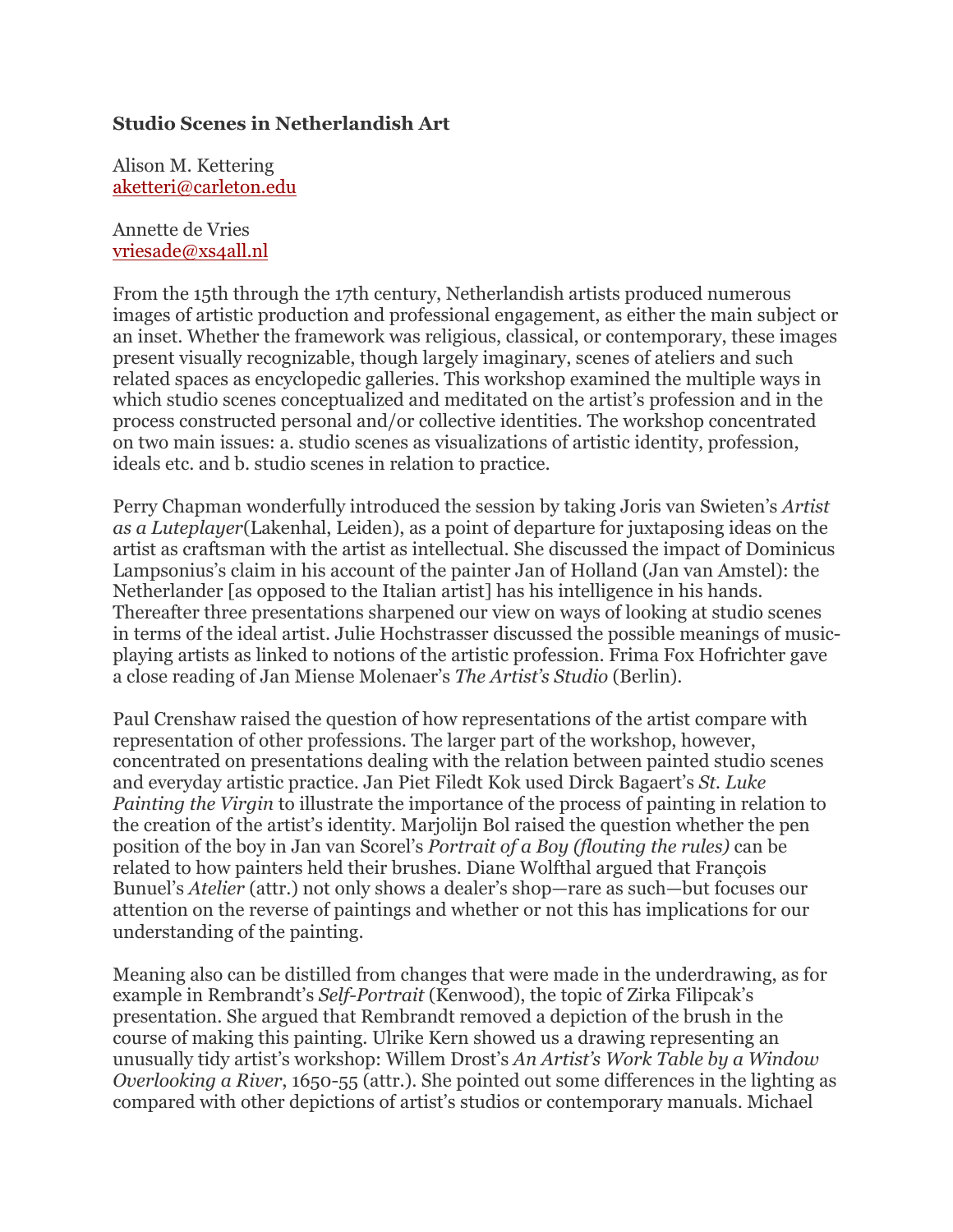Zell introduced the role of the artist's model into the discussion by focusing on Rembrandt's female nudes etchings. In the end, Alison Kettering shifted the attention to the possible meanings of objects and other implements (still lifes incorporated into the studio scenes) in relation to the topic of the artist's profession.

The presentations generated a lively discussion that resulted in the conclusion that more research into everyday artistic practice is necessary if we want to understand fully ideas about the artist's profession represented in studio scenes. The workshop did not solve the riddles posed by the various presentations, but stimulated participants to perceive studio scenes as relevant to issues concerning the mechanical as well as the liberal aspects of the artist's profession. To be more precise, as Annette de Vries pointed out, the manual or mechanical probably was a more crucial and positive force in the process of elevating the status of the artist's profession than we often acknowledge. The intelligence of the (northern) artist, indeed, seems to have been in his hands.

### **The Diffusion of Styles and Motifs in Netherlandish Prints and Drawings, 1520-1620**

Huigen Leeflang h.leeflang@rijksmuseum.nl

Nadine Orenstein Nadine.Orenstein@metmuseum.org

The workshop examined the interchange of styles and motifs between draftsmen and printmakers in the Netherlands and other parts of Europe during the sixteenth and early seventeenth centuries. The session took place in the Study Room of the Rijksprentenkabinet which allowed a fruitful discussion to take place before actual works of art. In advance of the session, five speakers proposed topics that would center around five to six drawings and prints in the collection. The idea was that each speaker would have about ten minutes to present his topic after which viewing of the works by the workshop participants and discussion of the topic would take place. The topics included works in progress, thoughts to bounce off colleagues and more worked out ideas.

Nadine Orenstein presented several prints by Jan Gossart next to prints by Marcantonio Raimondi, Albrecht Dürer, and Hendrick Goltzius. She discussed how in his prints Gossart seems to combine Northern prints with Italian sculpture much in the way that Goltzius did several decades later.

Ed Wouk showed several color prints after Parmigianino, Hubert Goltzius and Frans Floris and discussed the various methods employed to reproduce Floris's designs in color, which ones were more successful than others.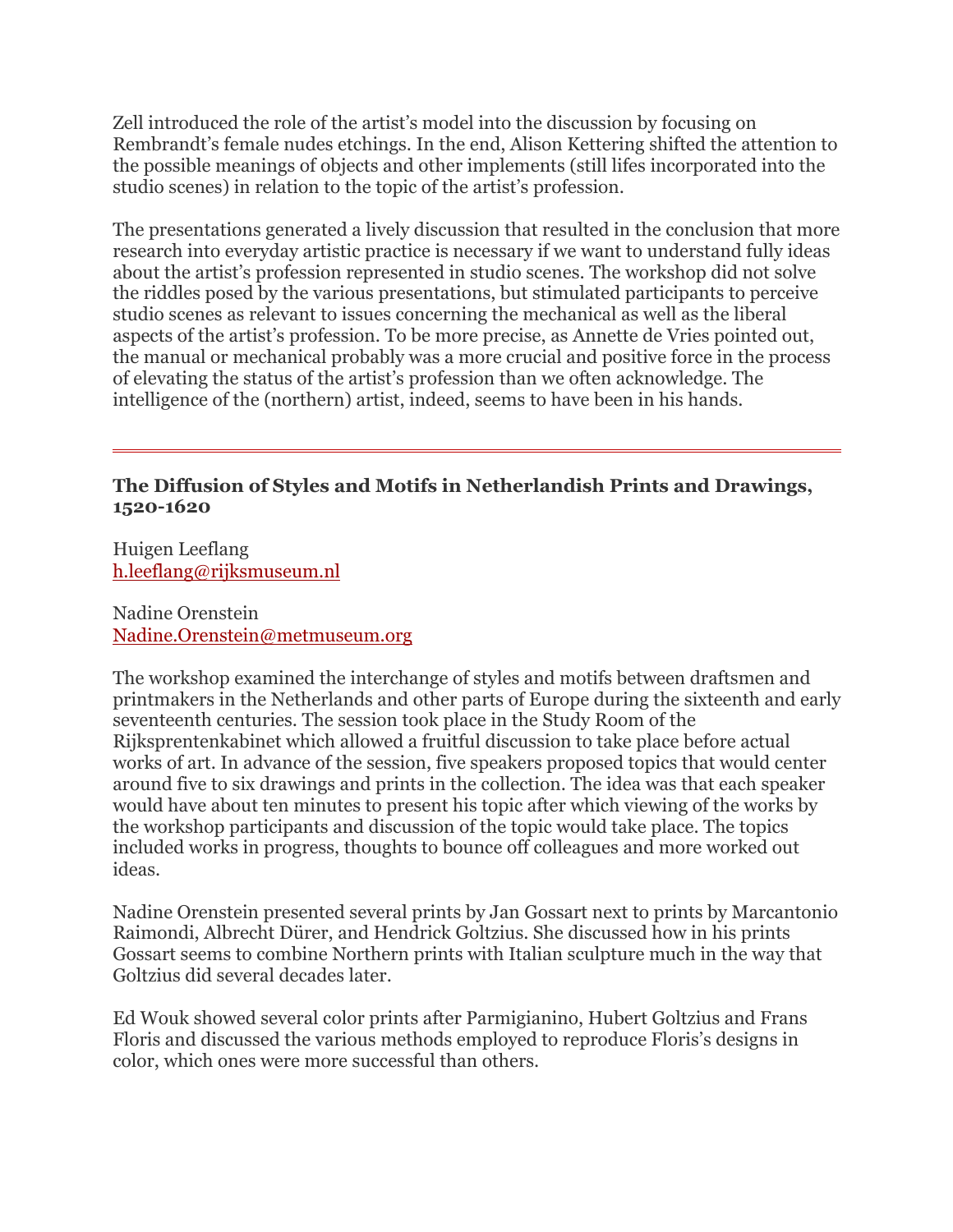Matt Kavaler discussed several drawings by Northern mannerists—Hans Speckaert, the master of the Egmond Albums and Joost van Winghe—working in Italy and wondered about the sources of their styles and whether these artists should be classified as Italian or Northern.

Huigen Leeflang showed a drawing for a print by Bartholomeus Spranger recently acquired by the Rijksmuseum and described its role in the creation of the print by Jan Muller. He further discussed the possible Italian sources of the Spranger drawing style, among which drawings by Raffelino da Reggio and Jacopo Zucchi.

Dorothy Limouze discussed portrait drawings by Aegidius Sadeler and artists in his circle, some intended as designs for prints. She convincingly attributed a drawing in the Rijksmuseum (Boon 408) that was catalogued as Aegidius Sadeler to Lucas Kilian.

## **Persistent Piety: Questions of Religion in Sixteenth- and Seventeenth-Century Netherlandish Art**

Shelley Perlove sperlove@umich.edu

Larry Silver lsilver@sas.upenn.edu

The workshop opened with five short presentations dealing with different aspects of "Crossing Boundaries" in religious art of the Netherlands in the sixteenth and seventeenth centuries.

Henry Luttikhuizen's presentation, "On Crossing the Great Divide through Spiritual Pregnancy and Imaginative Pilgrimage," addressed the practice of imaginative pilgrimage in late medieval and early modern Europe by comparing two images, a small panel painting of Passion Scenes often attributed to the workshop of Geertgen tot Sint Jans (ca. 1490) and Boëtius à Bolswert's engraving from Antonius Sucquet's *Vir virtae aeternae* (1620). He argued that although both works elicited an empathic response by meditative self-reflection, there is a significant, though subtle, shift in the way in which spiritual pilgrimage was understood or was practiced. Rather than encourage the viewer to find her or his own way, the print appears to offer a more orthodox trail, a more clearly defined means of journeying towards spiritual perfection. Its meditative itinerary is already laid out in alphabetic sequence. Discipline and penance remain crucial religious practices, but they have become more straightforward or more clearly articulated. Both images advocated heartfelt charity, performed in imitation of Christ and the saints, as an effective means to walk with God, while simultaneously traveling closer with Him. However, in the engraving, the path of imaginative pilgrimage is predetermined.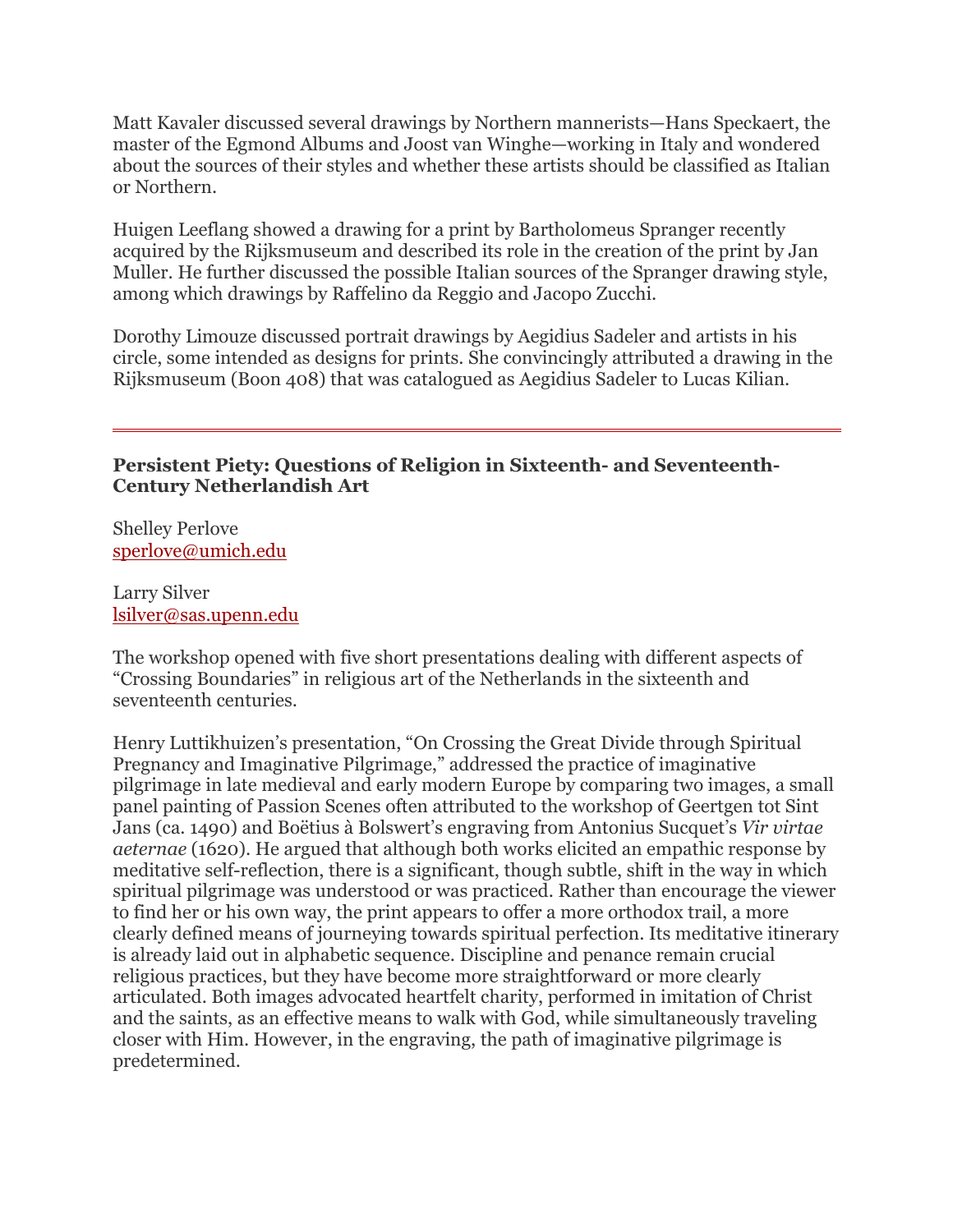Els Stronks presented the paper, "A plea for the study of illustrated religious literature in the Dutch Republic." She emphasized that in the last few decades it has been argued that the progress of the development of visual culture in Northern Europe was not stopped by the Reformation. A number of art historians have also reiterated this point in relation to the Dutch Republic. Applying this understanding of the Reformation to the development of illustrated religious literature in the Dutch Republic after 1600, however, shows that this culture was in fact severely interrupted: from the end of the sixteenth century onward, religious literature produced in the Dutch Republic contained far fewer illustrations than literature produced in the neighbouring countries where old and new visual traditions intermingled earlier and more thoroughly. This impasse was only overcome, as it seems, by the efforts of a number of rebellious Dutch authors to appropriate literary models from neighbouring countries. The exact nature of the specificity of the Dutch situation and the influence of international exchange of religious imagery are yet to be established, resulting in this plea for the study of Dutch illustrated religious literature by art historians and literary scholars alike.

Mia Mochizuki raised some essential questions in her workshop presentation, "Imagined Boundaries in the Study of Netherlandish Religious Art." She focused upon elements potentially restricting the boundaries of the study of religious art and posed the questions:

- What qualifies as "religious" art?
- How should we study religious art?
- What does the analysis of religious art offer the field of art history?

She offered ways of moving research forward that would include the construction of a more nuanced vocabulary, the acceptance of function as an evaluative yardstick, and the inclusion of theological and religious studies in interdisciplinary criticism.

Shelley Perlove's "Crossing Boundaries between Biblical Judaism and the Primitive Church" focused upon Rembrandt's interest in recreating the history of the young Jesus in relation to Temple rituals and architectural reconstruction. She placed the artist's attraction to the Temple theme in the context of Dutch religious culture, and emphasized the role of such texts as the Bible, Josephus, and Constantijn L'Empereur's *Mishnah Middot plan of the Temple* published in 1630 in Leiden. The works by Rembrandt under discussion are the etching of *The Presentation of Christ in the Temple* of 1630, and the painting of 1631 of the same subject in The Hague. Details within these works offer evidence in support of the identification of specific spaces and activities within the Temple Courtyard of Women, yet the juxtaposition of the Temple setting in relation to the enfant Jesus is meaningful in various ways. In every case Christ's humility is juxtaposed with the hierarchy of Temple priests and the material richness of Temple settings. Both works, as in other examples by Rembrandt, invoke Christ as the new high priest who atones sin and displaces Temple rituals, precisely as related by St. Paul.

Dagmar Eichberger discussed the story of Jonah in fifteenth- and sixteenth-century northern art. The typological pairing of the story of Jonah with the Entombment and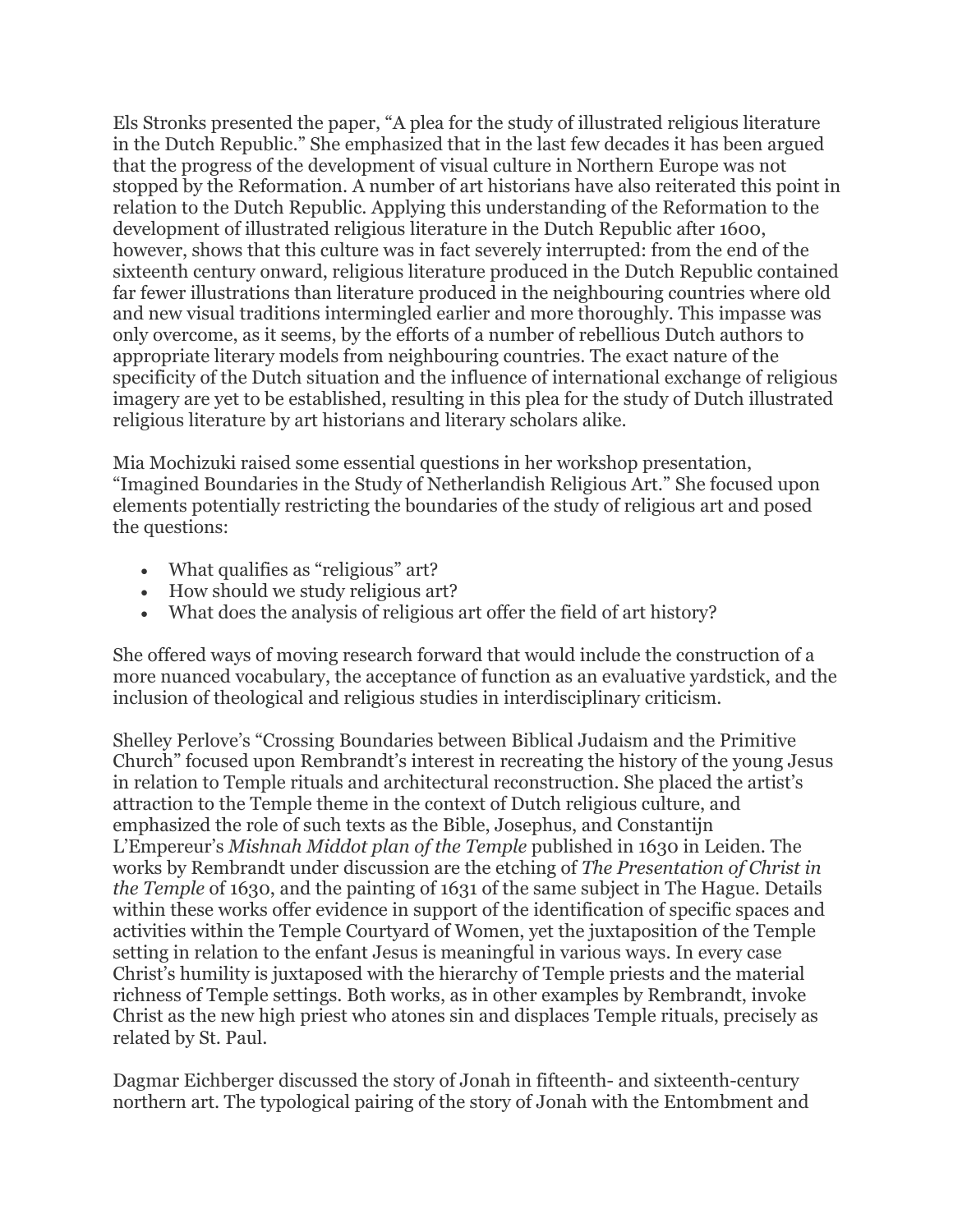Resurrection of Christ can be found in several early modern epitaphs, choir screens, and altarpieces. This traditional interpretation of the Old-Testament story remains a popular option throughout the sixteenth and early seventeenth centuries. A shift in focus was, however, brought about soon after Luther's pamphlet on the book of Jonah was published in 1526. The narrative title page by Cranach stressed the fate of Jonah and the conversion of the people of Nineveh. During the second half of the sixteenth century, several print series develop the theme even further by highlighting Jonah's preaching in Nineveh and God's willingness to forgive those who repented. The way the story is now told by van Heemskerk, De Vos, and Collaert can be read as a visual response to the religious and political conflicts which rule the Netherlands during this period.

These thoughtful presentations were the springboard for lively discussion which touched upon:

- 1. the importance of pursuing new methods and sources in studying religious art
- 2. the emphasis upon the works of art as major evidence in establishing connections with textual sources
- 3. the idea of broadening the boundaries of the study of religious art by including such topics as Dutch art in Japan or Japanese artistic reactions to Dutch art
- 4. broadening religious studies to include objects of material culture rather than simply focusing upon so-called "high art"
- 5. the importance of investigating the various functions of art and placing them within the context of the broader culture
- 6. the study of what would be deemed "idolatrous" especially in terms of the representation of the Dove of the Holy Spirit and other symbols
- 7. the difficulties and pitfalls in characterizing certain works as either Protestant or Roman Catholic

### **ECONOMIC COMPETITION AND ARTISTIC RIVALRY: ARE THEY INEXTRICABLE?**

Erna Kok erna.kok@planet.nl

Eric Jan Sluijter e.j.sluijter@uva.nl

"A good painter pursues the kind of art that is held in esteem in the place where he is working and is often stimulated by competition in the art," wrote Samuel van Hoogstraten. The relationship between economic competition and artistic rivalry, both implied in this quotation, is at the core of the research program *Artistic and Economic Competition in the Amsterdam Art Market, c. 1630-1690; History Painting in Amsterdam in Rembrandt's Time*.[1] Underlying this project is the basic assumption that these two processes are inextricably linked and determined the techniques, styles and themes of newly produced paintings in an art market where artists, art dealers,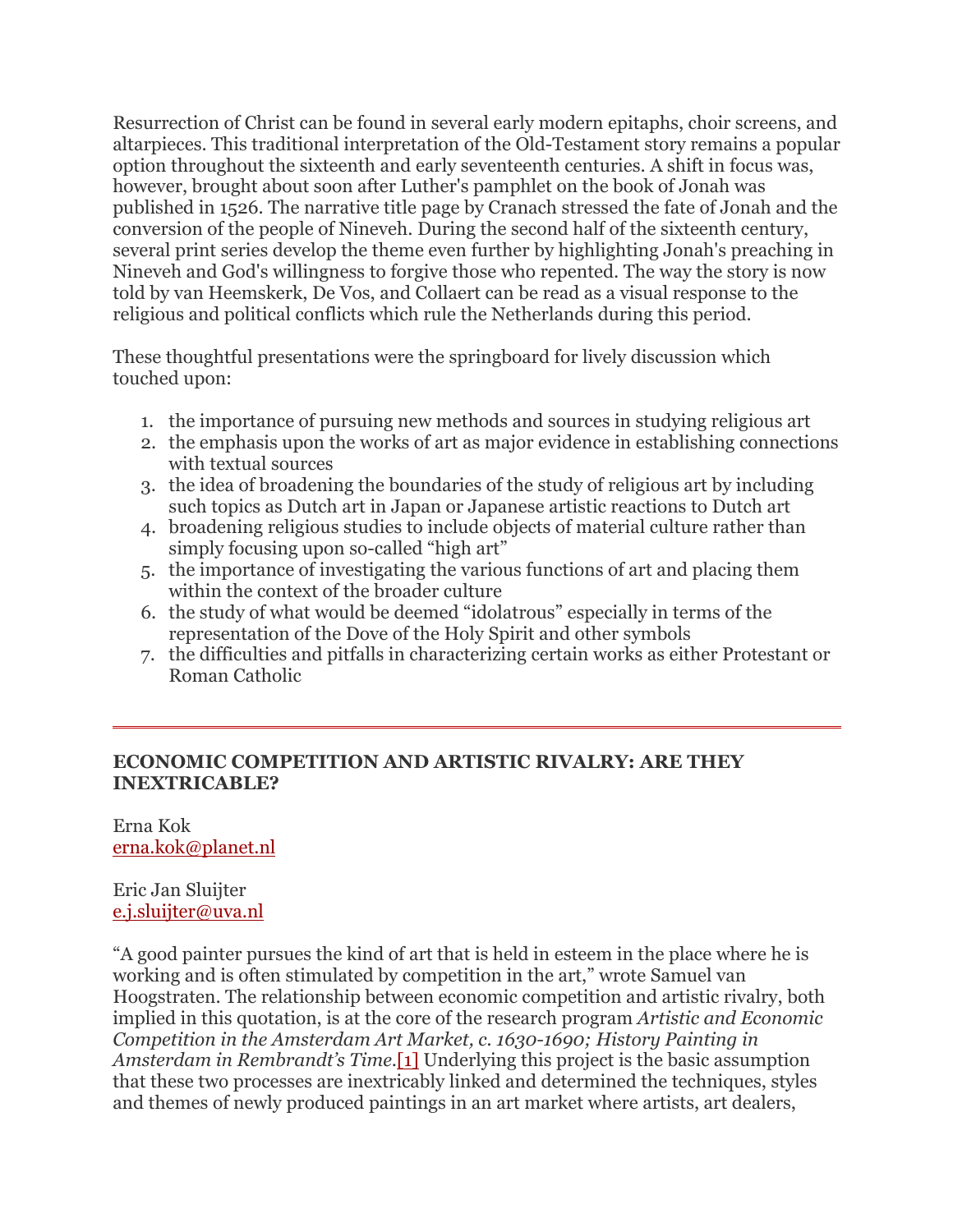connoisseurs and the art-buying public continually interacted with one another. We assume that in this competitive environment painters actively positioned themselves by developing personal styles ('handeling') and iconographies, as well as by organizing their means of production in effective studio structures and processes, working out strategies of marketing and keeping up relations with (networks of) customers. Investigations focus on the choices artists made to achieve certain artistic and/or economic goals in relation to one another and *vis à vis* certain (groups) of buyers, and on the question how these choices affect changes in production process (process innovation) and changes in form, content and function (product innovation).

However, one encounters several obstacles when crossing boundaries between socioeconomic research and the examination of artistic developments and when investigating how artists handled the boundaries between economic and artistic concerns. The basic assumptions concerning the concepts of artistic rivalry, economic competition and their interconnectedness as well as their relation to process and product innovation raise many questions. What is the nature of the economic competition between painters and how did this develop during the 17th century? How does the competition between painters compare with economic competition in other crafts? How did socio-economic motivations affect artistic rivalry and *vice versa*?

# **Eric Jan Sluijter Universiteit van Amsterdam**

### **How to understand the relation between artistic rivalry and economic competition in the 17thcentury?**

Would painters have been aware of the economic advantages of clustering and have consciously differentiated manner and price, however slightly, to direct the client's choice? Would they intentionally have picked up new motifs or novel techniques to make a better profit? Would the lesser talented artist have considered keeping up with new trends and differentiating them slightly just an economic necessity to survive in a competitive art market?

And would the ambitious and talented painters have viewed innovations and improvements in the first place as artistic competition – "looking at each other with an envious eye" as Van Hoogstraten said - trying to surpass each other in quality?

And does this imply economic competition as well?

### **Erna Kok, Universiteit van Amsterdam**

**Friends the best way to succes: the concept of friendship as an alternative for economic and artistic competition.**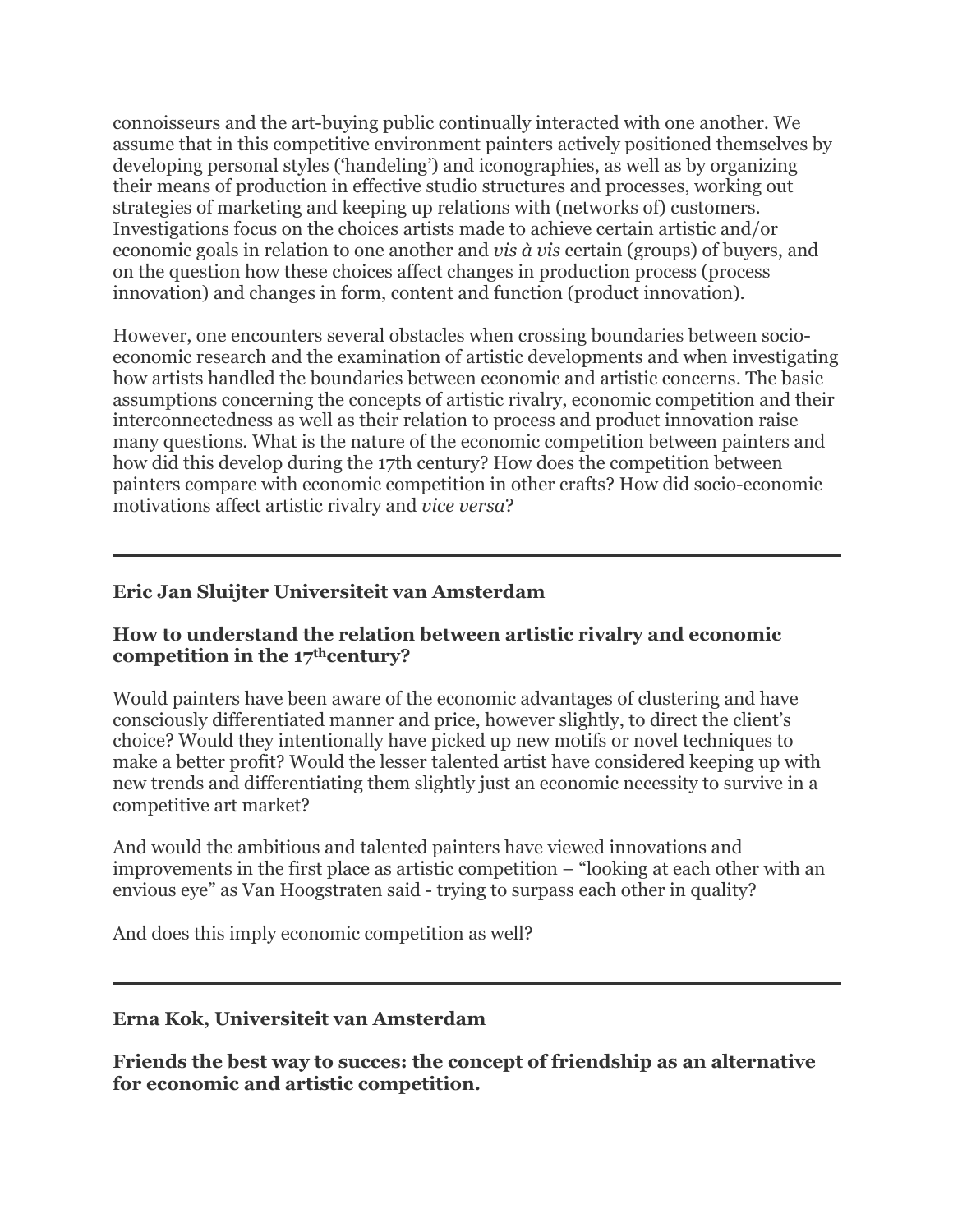At his arrival (1633) to the unfamiliar city of Amsterdam, Flinck was assured of affluent family and the networks of Rembrandt and art dealer Uylenburg. The stylistically adaptable Flinck was an active net worker and obtained a honourable position as friend, *and* success as painter, in the network of eminent magistrates.

Bol also chose Rembrandt as master, but did lack blood friends. Still, through his marriage with Elysabeth Dell (1652) he achieved a solid position in the networks of the admiralty and magistrates, which gained him continued commissions. His second marriage to Anna van Erckel (1669) offered him the opportunity to refrain from painting.

In this short presentation I will take the careers of Govert Flinck [1615-1660] and Ferdinand Bol [1616-1680] as an example to question the meaning of economic competition as it concerns the top segment of the Amsterdam art market. For painters who were working for top of the bill clients, I believe that the alternative concept of friendship is more appropriate to understand their artistic and social-economical position at the marketplace.

# **Elizabeth Nogrady, Institute of Fine Arts, NYU**

# **Artistic competition and artistic collaboration: the Pastor Fido commission for Honselaarsdijk**

The theme of my short presentation would be the relation between artistic competition and artistic collaboration, using as a case study the Pastor Fido commission for Honselaarsdijk (which, as you know, is the topic of one my dissertation chapters). To begin I would describe briefly how the artists who worked on the project were from a tight-knit network in Utrecht as described by Erna. I would go on to discuss how, in my dissertation, I argue that this project was a collaboration in which the artists worked together to create a Utrecht "brand" of art designed to appeal to the highest level of patronage in the Northern Netherlands at the time, the House of Orange. Examples, such as Cornelis van Poelenburch's willingness to abandon his usual small-scale format, would be used as evidence that the artists made an extra effort for the paintings to appear together as a cohesive group.

But, then I would raise the question that I never fully resolved in my dissertation: how would this project have been received by patrons Amalia van Solms and Frederik Hendrik as well as sophisticated viewers such as Huygens, etc? Would they have viewed the bringing together of a group of separate works by individual artists not as a collaboration, but as a form of competition that provided the opportunity for connoisseurial comparison? Would the participating artists, while they indeed worked together to complete the project, also have viewed the Pastor Fido commission as a chance for viewers to compare them to their peers, and to prove themselves the finest artist in the group?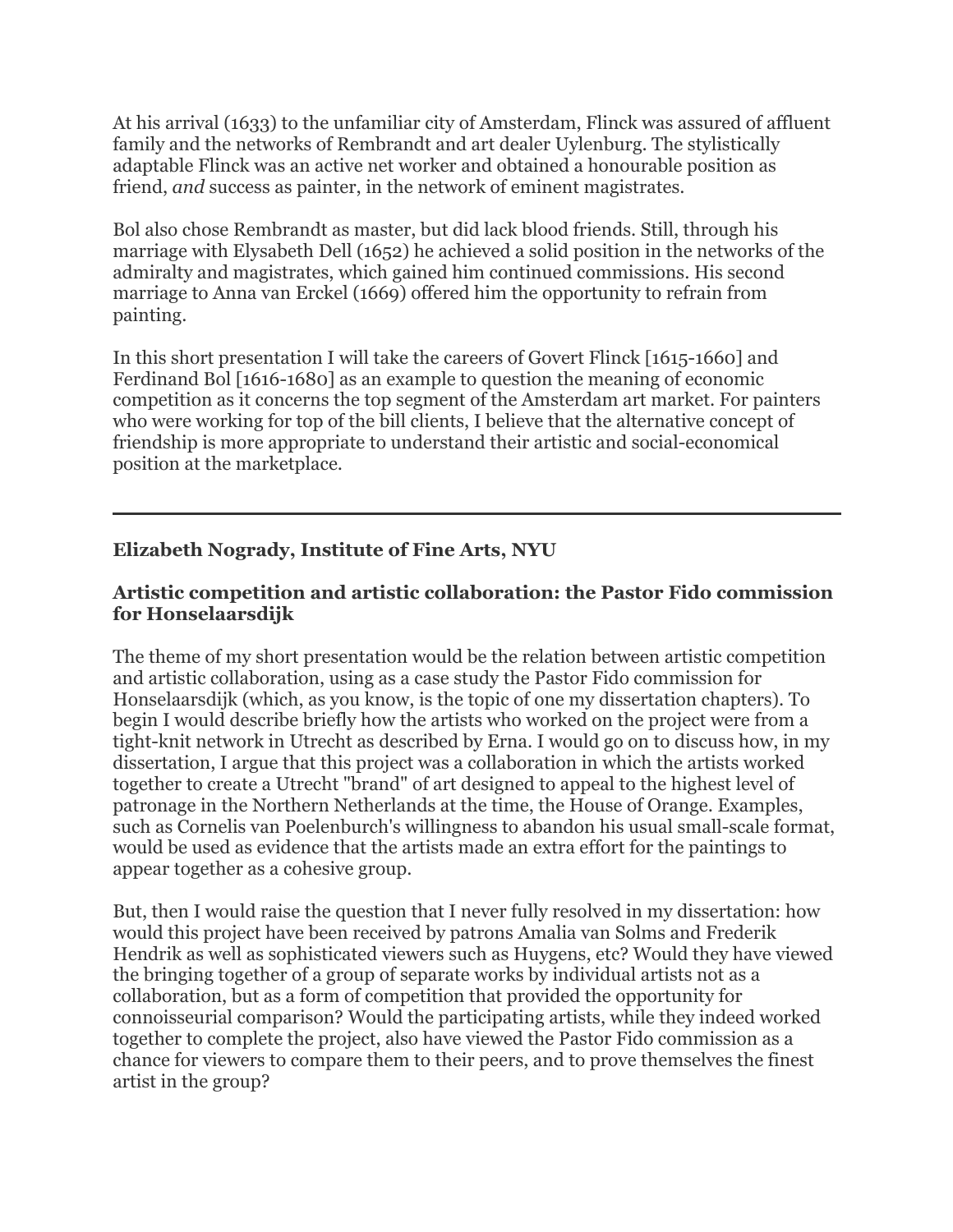# **Adriaan Waiboer, National Gallery of Ireland**

The idea that Dutch seventeenth-century genre paintings are trustworthy representations of life and society at the time is an idea that has been refuted a long time ago. Painters of everyday life did not represent everyday life, at least not the full scope of it. They limited themselves to depicting only a small number of pastimes, activities and settings that were visually appealing. Given the small range of depicted subjects, it may even be argued that most genre painters were more interested in studying each other's works than looking at their own environment for inspiration. This was certainly true for genre painters of the third quarters of the seventeenth century—the focal point of this presentation—who repeated a limited number of subjects again and again, often soon after each other. Two notable exceptions were Gerard ter Borch and Gerrit Dou, both of whom introduced many new subjects, motifs and figure postures, adopted by their contemporaries and artists from later generations. [At this point I would like to present a series of images of two or three examples of subjects painted by a large number of genre painters, such as a woman peeling apples and a woman making lace, a woman writing/reading a letter].

In this presentation I would like to discuss the possible reasons for the repetitive representation of certain subjects in genre painting in the period 1650–75. A lack of originality may be the first reason that comes to mind—"borrowing" motifs and postures was to a certain extend a kind of 'copy-pasting' or 'ripping' *avant la lettre*. This may have been true for third- and fourth rate painters. Late in their careers, even Dou and Ter Borch frequently repeated their own subjects or those popularised by their students or followers. However, a lack of originality cannot explain why an artist such as Johannes Vermeer rarely painted a subject that had never been painted before.

Another possible reason is that artists painted subjects they knew would be highly appreciated by their clients. If a collector had recently bought a painting of a man writing a letter, it probably would pay off to paint a variation such as a man reading a letter or a woman writing a letter, rather than a man sneezing or a man trimming his moustache. Painters, thus, tended to stick to a limited range of highly appealing and easy-to-sell subjects.

Another possible reason is that artists took up the challenge of beating others at their own game. Winning in a competition, whether artistic or athletic, is only fulfilling and praiseworthy if it is done on the same territory or track and using the same equipment. For artists such as Vermeer painting a woman making lace was more than just painting a fine work that was most likely going to be purchased by his presumed patron, Pieter van Ruyven. It was an opportunity for him to engage in an artistic competition with his fellow artists, such as Gerard ter Borch, Gabriel Metsu, Nicolaes Maes, Casper Netscher, all of whom had previously painted women performing the same task, but not in the same way. Each of them had their own style, technique, approach, ways of interacting with the viewer, all of which were aimed at making their paintings stand out when viewed by collectors and other artists.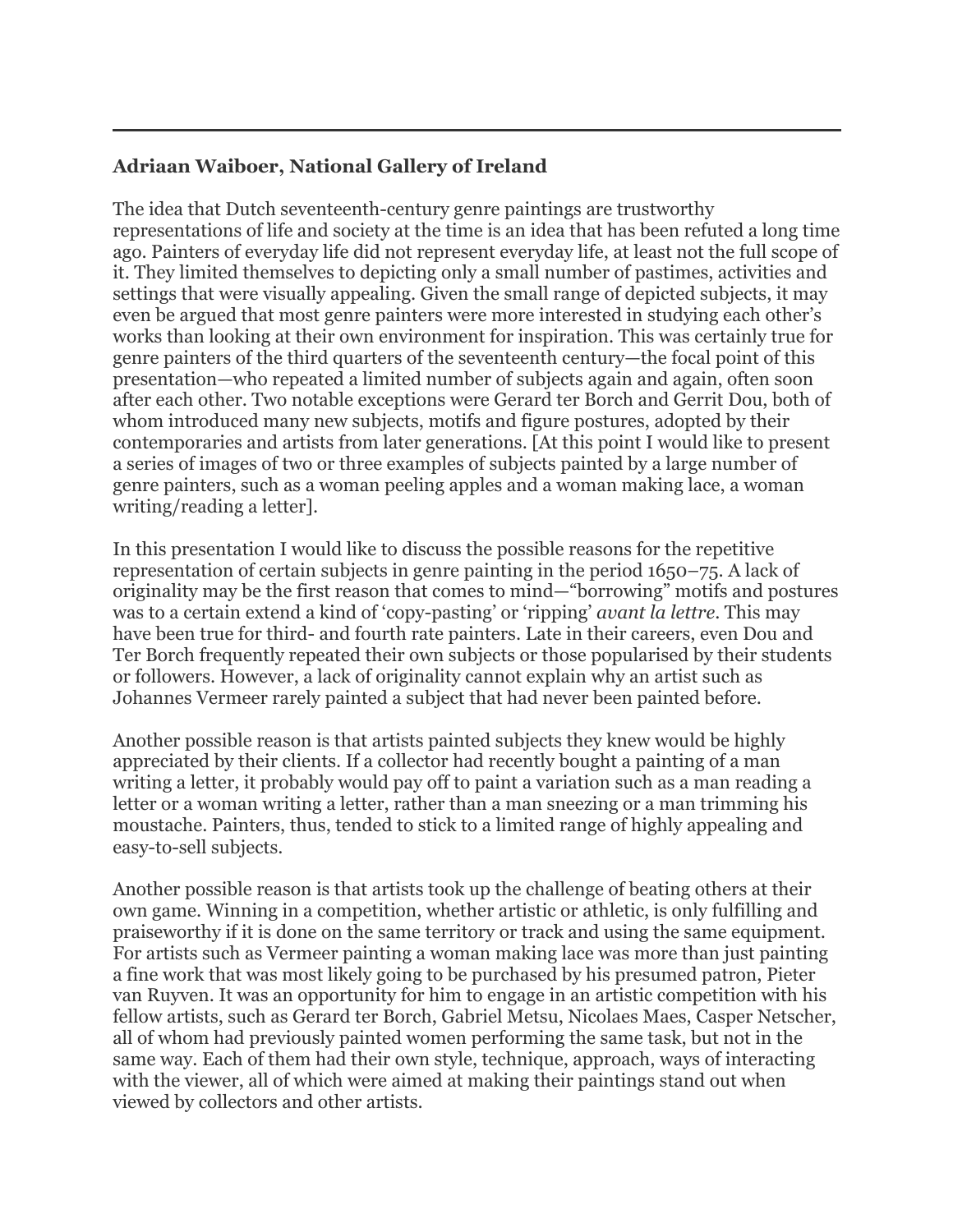## **Bert de Munck, Universiteit van Antwerpen**

How can guilds have been economically beneficial at all? Given that art as a product is hardly standardized and artists constitute a highly mobile workforce with a wide range of both general and specific skills.

Hypothesis: There is ample evidence that guild regulations were not incompatible with economic efficiency and expansion. Thought provoking theories have been devised about the reasons for this, but empirical evidence to support them is ambivalent at best.

My hypothesis is that guilds may have been economically beneficial as an unintended consequence, but the rules as they were conceived and installed by the guild boards and city administrations cannot be understood from the perspective of 'embedding' or 'creating' markets as is currently done. In stead, they should be addressed from a sociocultural and political-ideological perspective, which includes changing ideas about privileged corpses and egalitarian brotherhood. Ultimately, we should try to understand the way in which these values and norms transformed in the context of changing market forces and changing notions of the self.

[1] Funded by NWO - for a full description of the program and sub-projects, see: http://burckhardt.ic.uva.nl/ecartico/

## **Virtual Confrontation of Seventeenth- and Eighteenth-Century Flemish and Dutch Group Portraits**

Beatrijs Wolters van der Wey beatrijs.woltersvanderwey@kikirpa.be

The workshop was intended to discuss Dutch and Flemish portraits of civic guard, militia, boards of governors, members of corporations and guilds. Held in the Amsterdams Historisch Museum, it was an opportunity to confront in situ corporate group portraits with comparable examples from the Southern Netherlands shown in reproductions.

All participants were invited to familiarize themselves with the theme reading beforehand three relevant articles. Brief introductory presentations by Norbert Middelkoop, Beatrijs Wolters van der Wey and Rudi Ekkart, set out the context in which such paintings were executed and functioned, both in the North and in the South, evoking more questions and problematic aspects when looking for their interpretation.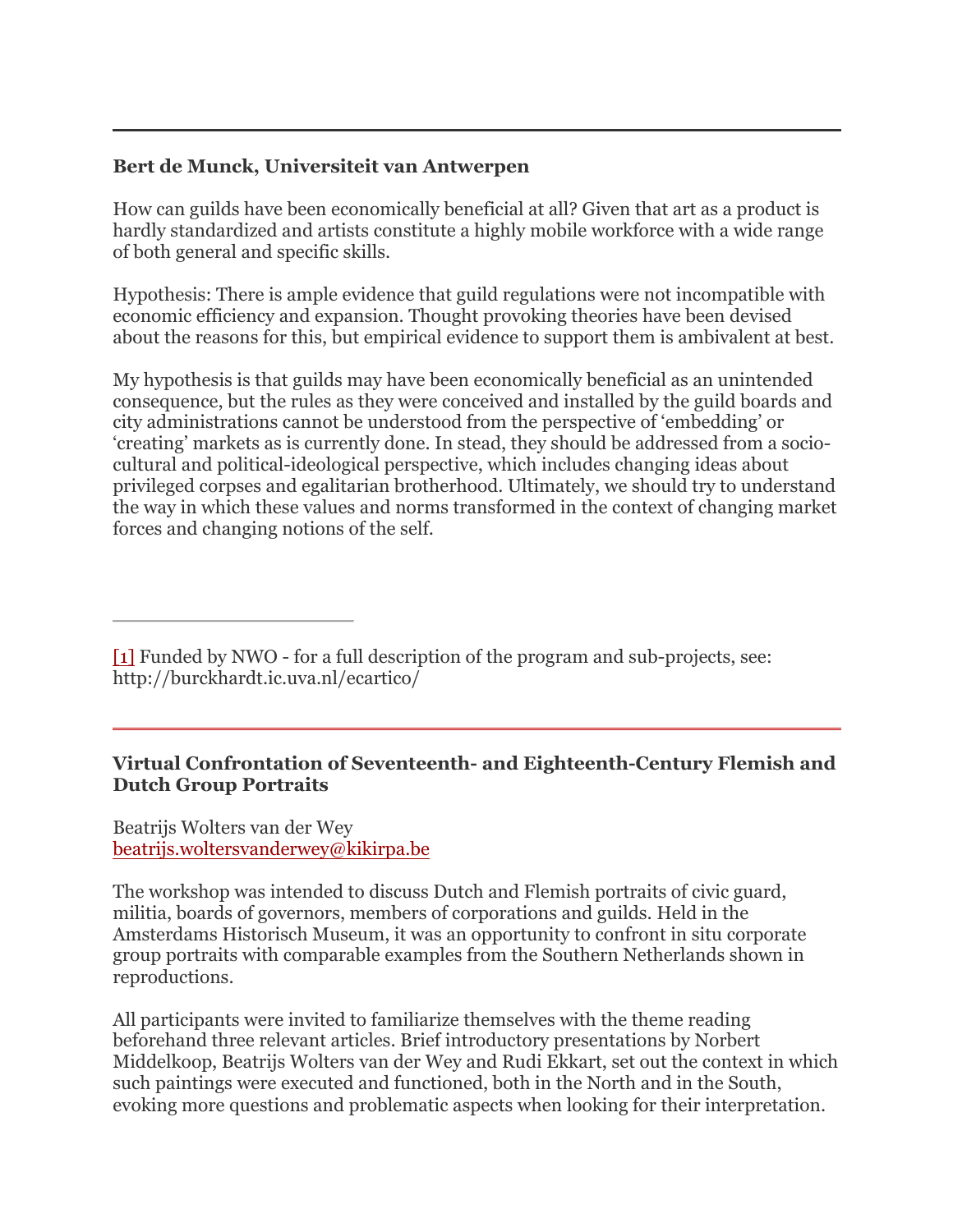Most revealing was the material presented from the cities of Antwerp, Brussels and Mechelen as to their quantity—the existence of these portraits was hardly known—and differentiation of iconography and typology—much more than in the North. The need for an interdisciplinary approach by historians and art historians, already pursued in Holland, became once again evident when considering the importance of studying the portraits in relation to their function and to the whole material culture of that body of works. Only then, questions about the patron's motivation when ordering a group portrait and when, for instance, choosing a specific compositional scheme, may be answered more satisfactorily. Moreover, reality is much more nuanced than the general theses about the reasons for commissioning a group portrait, are able to express. This confirms the value of a detailed description of the individual circumstances wherein the portraits were executed, on the basis of the paintings themselves and of as much archival and historical data as possible.

Up to now, there is no evidence of direct North/South influence regarding group portraiture. The portraits rather seem to be situated within a local tradition, which may even differ from city to city.

### **The Dutch Seventeenth-Century Cityscape: Crossing Boundaries between Art, Architecture and Urbanism**

Everhard Korthals Altes e.korthalsaltes@tudelft.nl

Short presentations of around 10 minutes were followed by discussion. Speakers were: Boudewijn Bakker, Michelle Packer, Pieter Roelofs, Jaap Evert Abrahamse, Freek Schmidt, and Everhard Korthals Altes.

Everhard Korthals Altes discussed Berckheyde's views of the Herengracht and focused on two issues:

1. Who acquired these views? Were these paintings commissioned or bought by people living on this particular part of the Herengracht and/or were they bought by persons who were interested in topography and cartography?

2. How did foreign travelers such as Cosimo de'Medici and Lord Fitzwilliam perceive the newest parts of Amsterdam? How did they judge the architecture and the urban design of Amsterdam?

Pieter Roelofs looked at the definition of cityscapes and argued that Walter Liedtke's view (in his review of the exhibition in Washington and The Hague in *The Burlington Magazine*) is too narrow. In Roelofs's view, paintings of Dordrecht by Cuyp capture its essential elements, namely those of a city along a river with an important harbor, and can therefore be included in a show on cityscapes. Roelofs also discussed the motifs of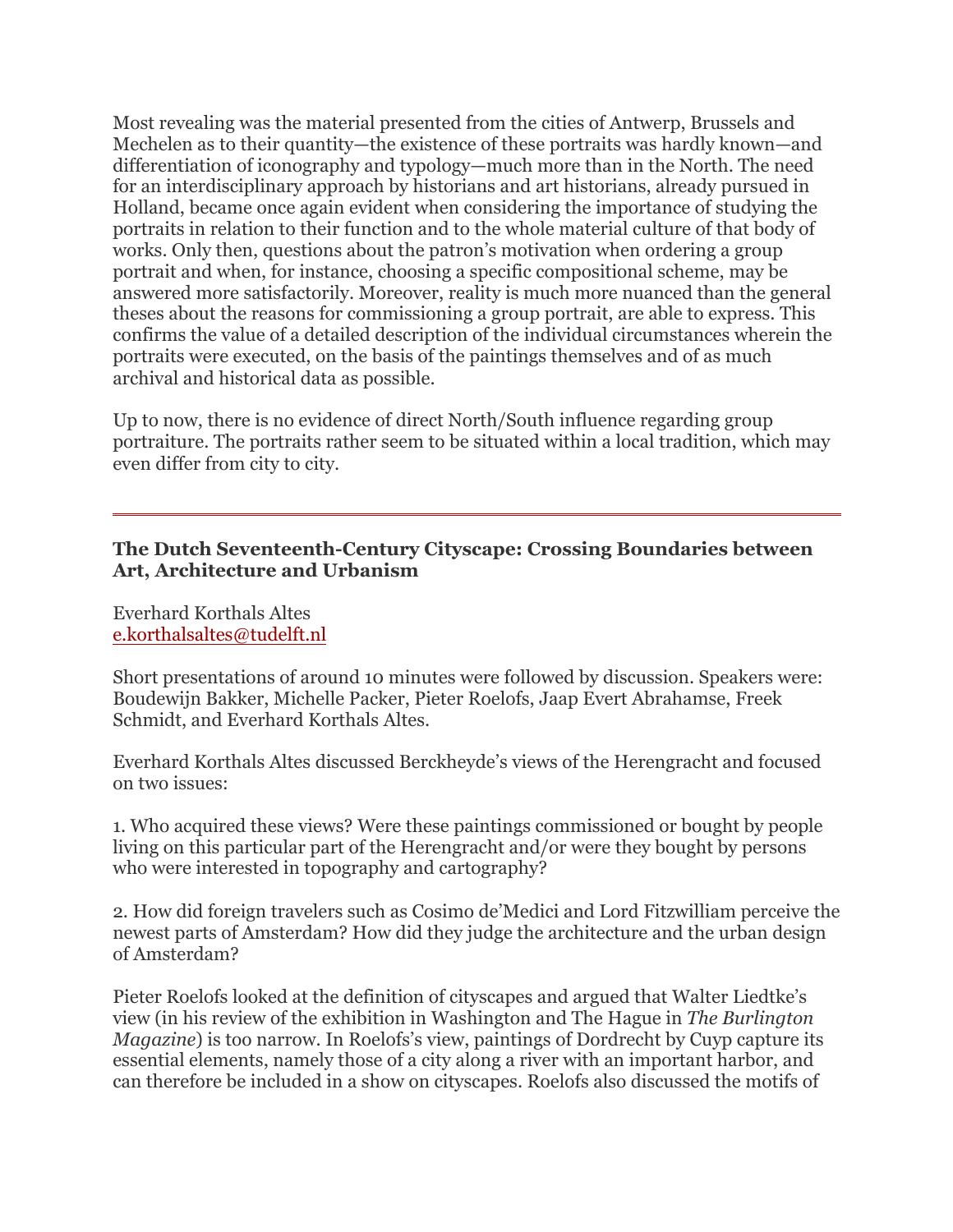painters like the Storck brothers, who often depicted ships on the canals near the city borders of Amsterdam.

Michelle Packer focused on scenes showing the construction of buildings in Dutch seventeenth-century art, such as the Town Hall on the Dam. She expanded and complicated the well-established relationship between urban pride and cityscape imagery by exploring how seventeenth-century viewers used images like these to construct memories and to manage their experiences of the changing urban environment.

Boudewijn Bakker discussed the question whether the *View of the Haarlem Gate* and the *View of the Rondeel*, both possibly painted by Hendrick Vroom (Amsterdams Historisch Museum), were originally conceived as pendants or not. Despite their similar format and related subjects – i.e. old versus new city fortifications – there is no conclusive evidence that they were painted as a pair.

Jaap Evert Abrahamse, a specialist in the urban design of seventeenth-century Amsterdam, attempted to verify whether paintings such as Berckheyde's *View of the Herengracht* of 1685 (Amsterdam, Rijksmuseum) are idealized or realistic. In his view they are very realistic. He also drew attention to the possible correlation between Van der Heyden's work for the municipal government and the way he emphasized certain elements in his cityscapes.

Freek Schmidt concluded this workshop by focusing on eighteenth-century cityscapes, and addressed the issue of whether the renewed interest in cityscapes at that time was due to the appearance of publications such as the *Atlas Fouquet* or the city description by Jan Wagenaar?

## **Pieter Lastman: Out of Rembrandt's Shadow**

*In Memoriam Christian Tümpel (1937–2009)*

Tico Seifert Tseifert@nationalgalleries.org

Adriaan E. Waiboer awaiboer@ngi.ie

This workshop, which was proposed by the late Christian Tümpel and held in his honour, focused on Pieter Lastman's life and work in its historical context. Adriaan Waiboer and Tico Seifert gave brief introductions. The former highlighted the importance of Christian Tümpel's contributions to the Lastman research over the last four decades, and stressed the importance Lastman had on his contemporaries and artists of later generations. The latter presented potential topics to be (re-)visited: shaping the corpus of Lastman's paintings and drawings, reviewing old and new attributions, with particular attention to his less well known early career in Amsterdam